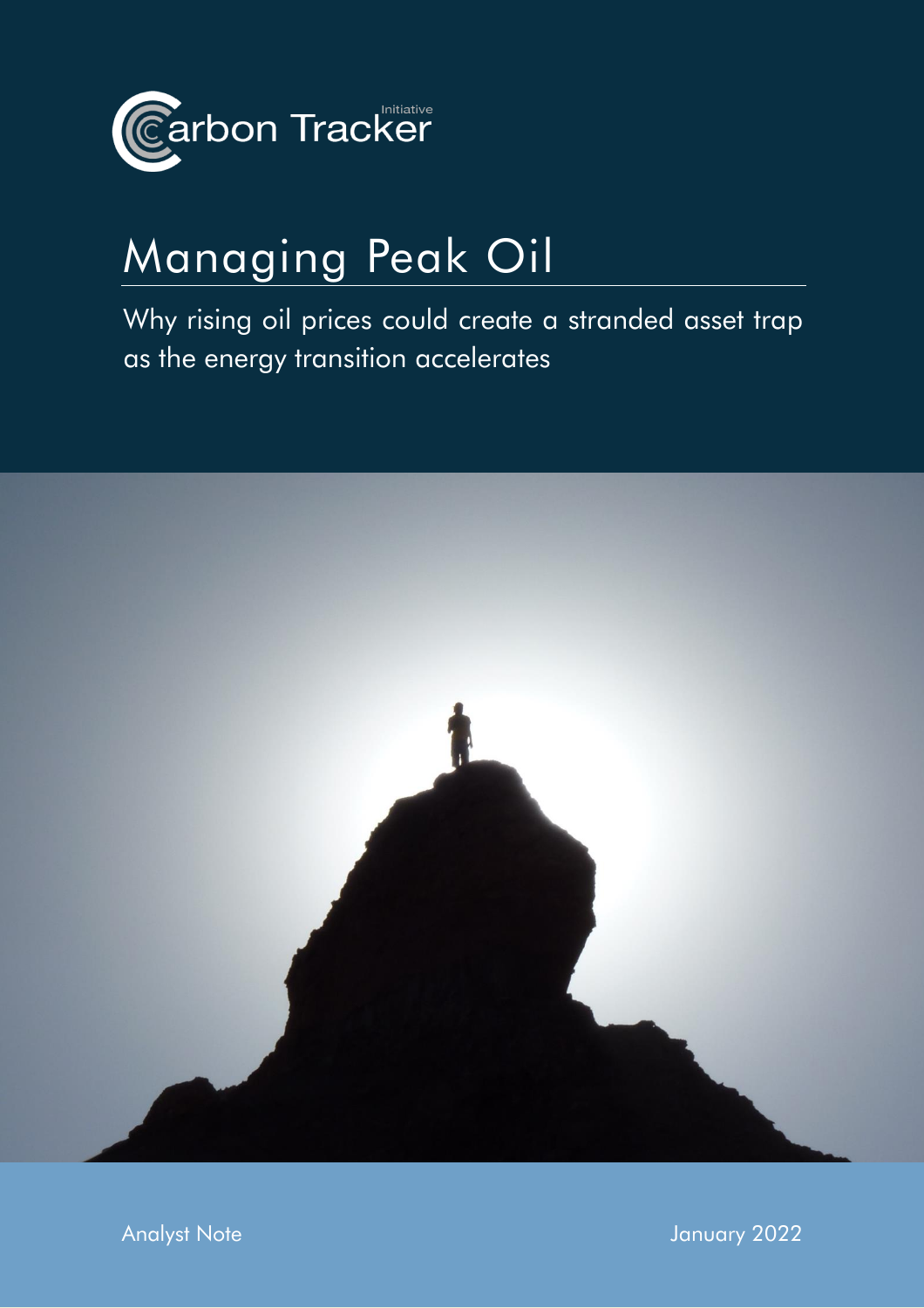# About Carbon Tracker

The Carbon Tracker Initiative is a team of financial specialists making climate risk real in today's capital markets. Our research to date on unburnable carbon and stranded assets has started a new debate on how to align the financial system in the transition to a low carbon economy.

*[www.carbontracker.org](http://www.carbontracker.org/)* | *[hello@carbontracker.org](mailto:hello@carbontracker.org)*

# About the Authors

#### Axel Dalman – Associate Oil & Gas Analyst

Axel joined the oil, gas and mining team at Carbon Tracker in 2020. He has authored several reports on transition risk in the oil and gas industry, including Adapt to Survive (on company stranded asset risk) and Beyond Petrostates (on country fiscal risk).

Prior to joining, Axel worked at Fitch Solutions as a senior country risk analyst focused on the Middle East. He holds an MSc in Comparative Politics from the London School of Economics.

#### Mike Coffin – Head of Oil, Gas & Mining

Mike joined Carbon Tracker in 2019, and now leads the oil, gas and mining research team, focussing on identifying transition risk within the oil and gas industry. He has authored reports on stranded asset risk at the company level, alongside writing on company climate ambitions in Balancing the Budget and the Absolute Impact series. Other research themes include country risk and executive remuneration.

Prior to joining Carbon Tracker, Mike worked as a geologist for BP for 10 years on projects across the upstream value chain, from early access to development. Mike has experience working in petroleum basins across the world, including time spent working in Norway, with expertise in unconventional exploration and in leading technical project teams.

Mike has an MA and MSci in Natural Sciences from the University of Cambridge and is a Chartered Geologist (CGeol).

#### Mark Fulton – Chair of the Carbon Tracker Research Council

Mark is Chair of the Research Council at Carbon Tracker where he has authored a number of papers on fossil fuel risks; Special Advisor to the Climate Bonds Initiative and to 2° Investing Initiative. He is Project Director for the PRI commissioned "Inevitable Policy Response" consortium and a member of the VCMI steering committee.

With thanks to Paul Spedding.

Readers are encouraged to reproduce material from Carbon Tracker reports for their own publications, as long as they are not being sold commercially. As copyright holder, Carbon Tracker requests due acknowledgement and a copy of the publication. For online use, we ask readers to link to the original resource on the Carbon Tracker website.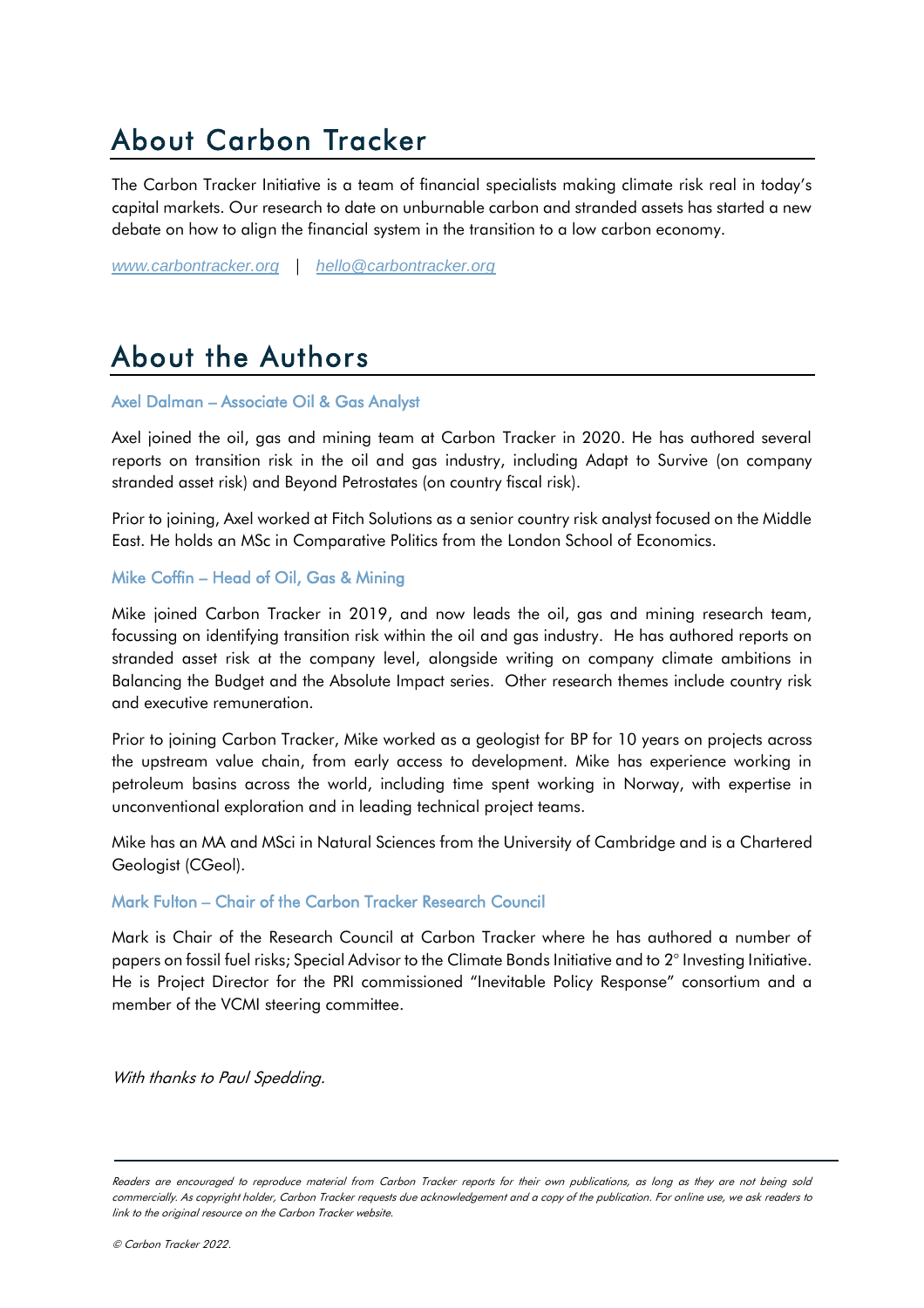# **Table of Contents**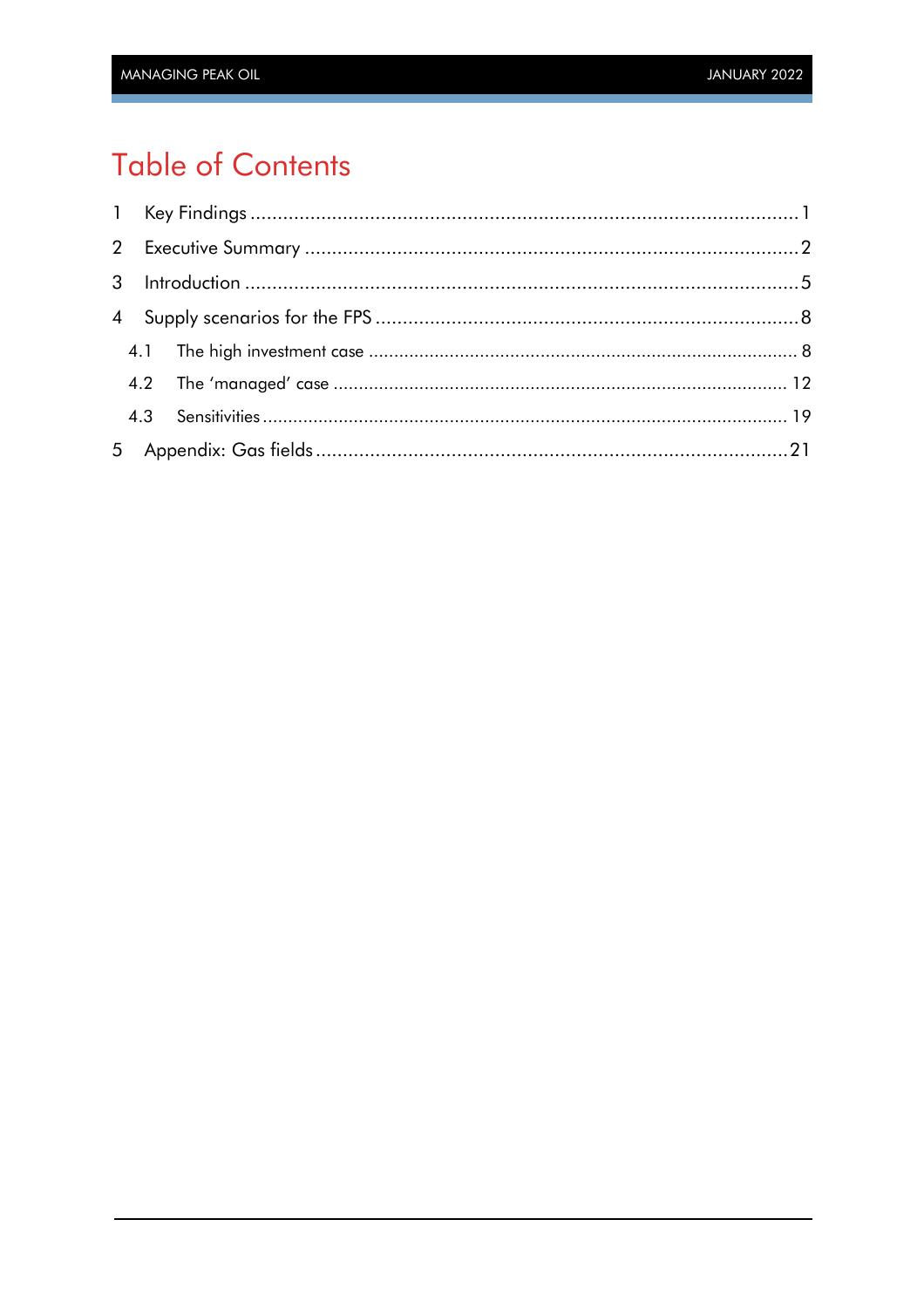### <span id="page-3-0"></span>1 Key Findings

- Oil demand and pricing are currently rebounding, triggering calls for significantly increased investment into new oil – a narrative at odds with the immediate global production reductions required within most "well below 2°C" scenarios.
- Short-term demand growth would see even greater reductions required subsequently to keep the goals of the Paris Agreement alive. Policy action is likely to strengthen post-COP26, while the rapid adoption of EVs will potentially further weaken demand.
- Companies basing sanctioning decisions on bullish short-term signals thus risk significant over-investment, seriously impacting shareholder value. It wouldn't be the first time that the industry has fallen into this trap.
- This analysis therefore explores the financial implications of such a non-linear scenario, where oil demand grows in the short-term before falling rapidly. We use the *[Inevitable Policy Response](https://www.unpri.org/sustainability-issues/climate-change/inevitable-policy-response)* Forecast Policies Scenario (FPS, 1.8°C) where oil demand peaks in the mid-2020s.
- Under a 'high-investment case', companies could waste some \$530bn of capex this decade as demand starts to decline and the oil price falls back to c.\$40. This amount would double at \$30/bbl.
- As an alternative, we explore a 'managed' case where companies sanction more conservatively for long-cycle projects, only up to \$30/bbl breakeven. The managed case then assumes companies sanction more liberally for short-cycle projects (which ramp up production quickly), up to \$50/bbl breakeven, to meet elevated short-term demand.
- The key is to avoid locking in high-cost, long-cycle projects. Our managed case significantly cuts oversupply over the long term and eliminates wasted capex at a \$50/bbl long-run oil price. The managed case wastes less capital than the high investment case irrespective of oil price.
- Managing oil prices in the next few years would be a challenge under a scenario such as the FPS, even allowing for increased shale production. There is, however, enough oil to meet the short term bump.
- OPEC needs to deploy its spare capacity much more aggressively to avoid even higher prices than today – up to an extra 2mbd in the managed case. This is what can stop the oil price spiking beyond \$80; without this, higher prices could last for several years. We believe this is in the group's long-term interests.
- For investors who subscribe to an FPS-like pathway, it's imperative to challenge management on higher cost projects, particularly those with sanction some years hence.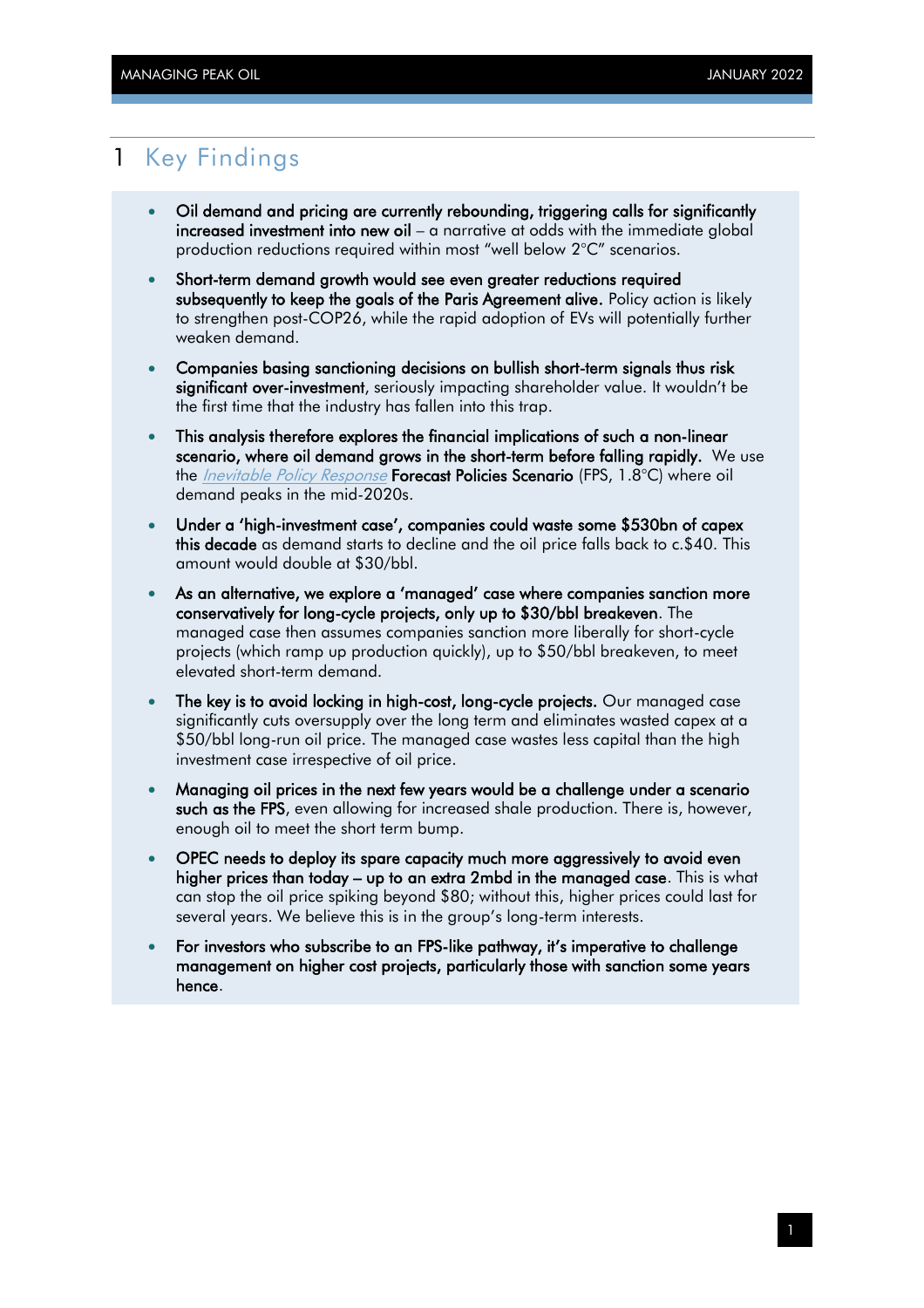### <span id="page-4-0"></span>2 Executive Summary

The world is currently experiencing a strong rebound in oil demand and prices. This raises the question of whether demand through the energy transition will follow a straight downward line, as Paris-aligned energy scenarios often assume, or more of a 'bump' curve of strong initial demand followed by sharp reductions.

With oil investment depressed over the last few years, such a demand pathway could mean increased prices in the run up to the peak. Indeed, there is *[concern](https://www.reuters.com/business/energy/oil-prices-could-hit-100-demand-outstrips-supply-analysts-say-2022-01-12/)* currently that oil prices could move substantially higher than the current \$80/bbl.

Such a pathway would pose a tricky timing challenge for the oil industry. Strong initial demand and prices would incentivise greater investment, not least to capture additional profit opportunities while they still exist. After the peak, however, prices would likely drop rapidly, and those same investments, many of which would earn most of their cashflows well after demand has peaked, could turn deeply unprofitable later on.

This note explores such a non-linear demand pathway: the *Inevitable Policy Response Forecast* [Policies Scenario](https://www.unpri.org/sustainability-issues/climate-change/inevitable-policy-response) (FPS, 1.8°C), commissioned by the UN PRI. We explore two different ways forward for the industry in this complex future – one risky and destructive (the 'high investment case'), the other cautious and more tailored to the 'bump' shape of the FPS demand curve (the 'managed case').

While Carbon Tracker is committed to supporting a rapid decarbonisation of the global energy system, limiting global temperature rise to 1.5°C and averting the worst physical impacts of climate change, we believe it is valuable to explore the implications of other demand scenarios. This is particularly important given the *[significant gap](https://climateactiontracker.org/)* between current policies and those needed for a 1.5°C outcome.

#### High investment case overestimates initial demand bump, creates stranded assets

In our high investment case, we assume that companies sanction projects in the next five years up to a breakeven price of \$60/bbl at a 10% IRR, regardless of how quickly the project can ramp up supply. This succeeds in balancing the market in the higher-demand, pre-peak period (2022-2026, 'period 1'). However, it severely oversupplies the market in the lower-demand, post-peak period (2027-2040, 'period 2') – [Figure 1.](#page-5-0)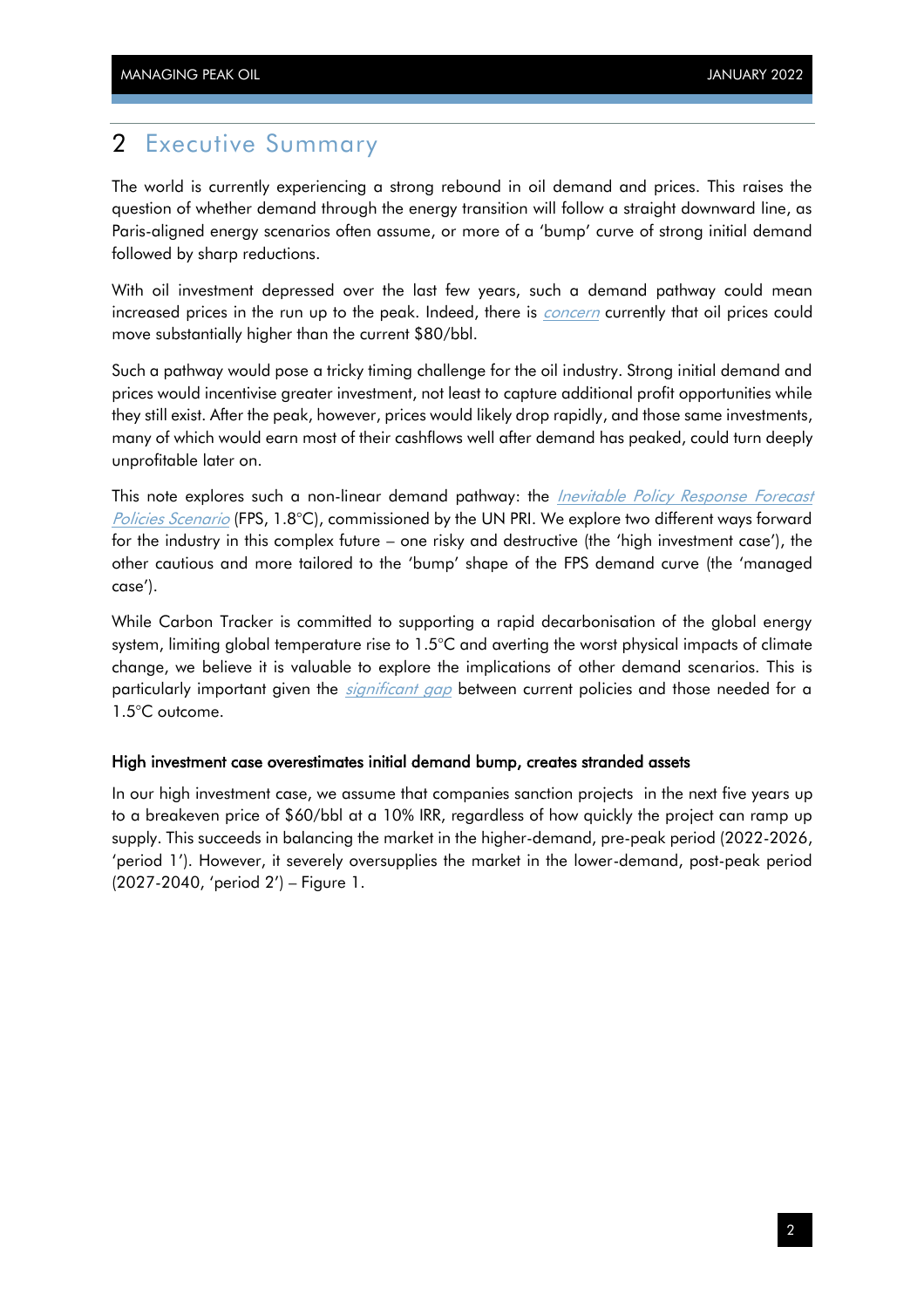#### <span id="page-5-0"></span>**FIGURE 1 – HIGH INVESTMENT CASE SEVERELY OVERSUPPLIES MARKET IN PERIOD 2 (2027-2040)**



**OIL SUPPLY FROM ALREADY-SANCTIONED (POST-FID) PROJECTS AND NEW PROJECTS SANCTIONED IN PERIOD 1 (2022-2026) IN THE HIGH INVESTMENT (LEFT CHART) AND MANAGED (RIGHT CHART) CASES, WITH FPS OIL DEMAND**

#### Source: IPR, Rystad Energy, Carbon Tracker analysis

This oversupply would likely reduce the oil price. In our central high investment case we assume that it falls to \$40/bbl long term, roughly halfway between the current marginal cost of supply (\$25/bbl) and the highest-cost sanctioned project (\$60/bbl). Many projects sanctioned in the high investment case would fail to earn a 10% IRR at this long-run oil price, possibly becoming stranded assets. We estimate that companies using a sanctioning price of \$60/bbl would commit \$500bn on such uncommercial projects over the five years.

#### Managed case cuts back on long-cycle supply, reduces value destruction

To mitigate these risks, we explore an alternative supply mix which favours projects that can deliver oil more quickly, without locking in long-term supply that may turn uncommercial later on.

Our managed case sanctions long-cycle projects (mostly conventional fields) up to a breakeven price of \$30/bbl at a 10% IRR. This low threshold acts as a safety buffer against approving longlived, expensive projects. Meanwhile, we assume that short-cycle (shale) projects are sanctioned up to a higher breakeven price of \$50/bbl. These ramp up more quickly, and contribute less to longterm oversupply given high decline rates.

The managed case largely balances the market in period 2. It fails to completely meet demand in period 1, leaving an average gap of 2mmbbl/d. This would need to be met by OPEC deploying more of its spare capacity, and possibly other sources such as increased investment to offset declines in mature fields. Analysis indicates OPEC and indeed other producers do have spare capacity and that a surge in oil prices is not inevitable purely because of past investment constraints.

Note: Includes associated oil supply from gas fields, which we keep constant in both cases.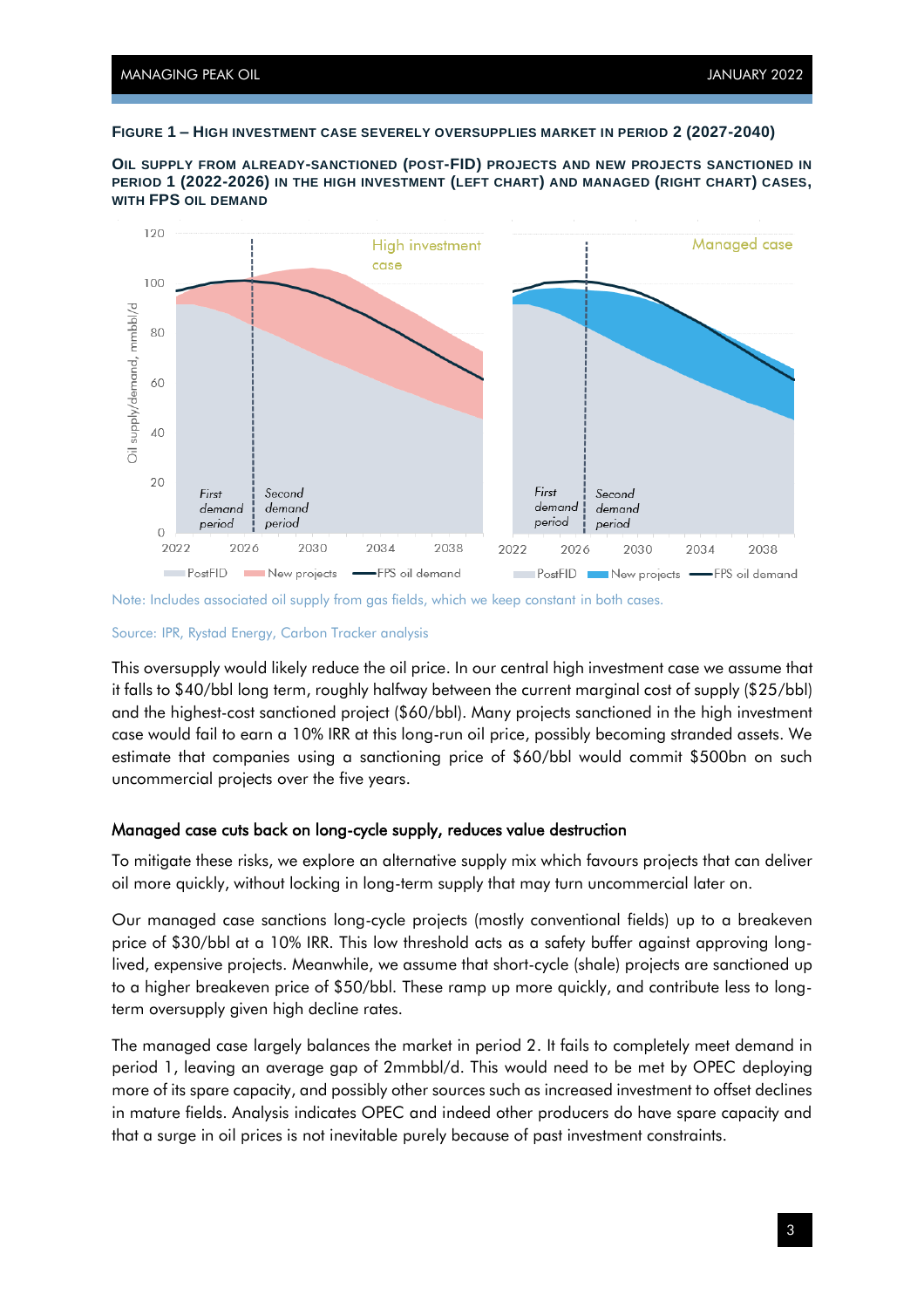Crucially, the managed case could significantly mitigate value destruction. Assuming that the improved long-run market balance increases the long-run equilibrium oil price up to \$50/bbl, wasted capex would theoretically be eliminated [\(Figure 2\)](#page-6-0). Even if the long-term price were to remain the same under the managed case at \$40/bbl (unlikely given the lower locked-in supply), wasted capex is still reduced vs the high investment case.

#### <span id="page-6-0"></span>**FIGURE 2 – MANAGED CASE COULD ELIMINATE VALUE DESTRUCTION**





Note: Real prices in 2021 dollars.

#### Source: Rystad Energy, Carbon Tracker analysis

This holds true in fact for any of the long-term prices we studied (\$30/\$40/\$50), which gives rise to this clear conclusion: irrespective of the long-term oil price, the managed case wastes less capex than a high investment case.

The cost of this managed approach could be viewed as the lost profit opportunity (seen as the difference between the blue columns in [Figure 2](#page-6-0) at a \$50/bbl long-run price). Nevertheless, we see such a long-term price as unlikely in the high investment case, as there is significantly more oversupply of oil post the peak than in the managed case. This would make OPEC's task of holding prices up significantly more difficult. The managed case is arguably the less risky approach that the industry needs to take to avoid the catastrophic alternative of the far-left column: high investment and heavy oversupply leading to a \$30/bbl price with mass value destruction.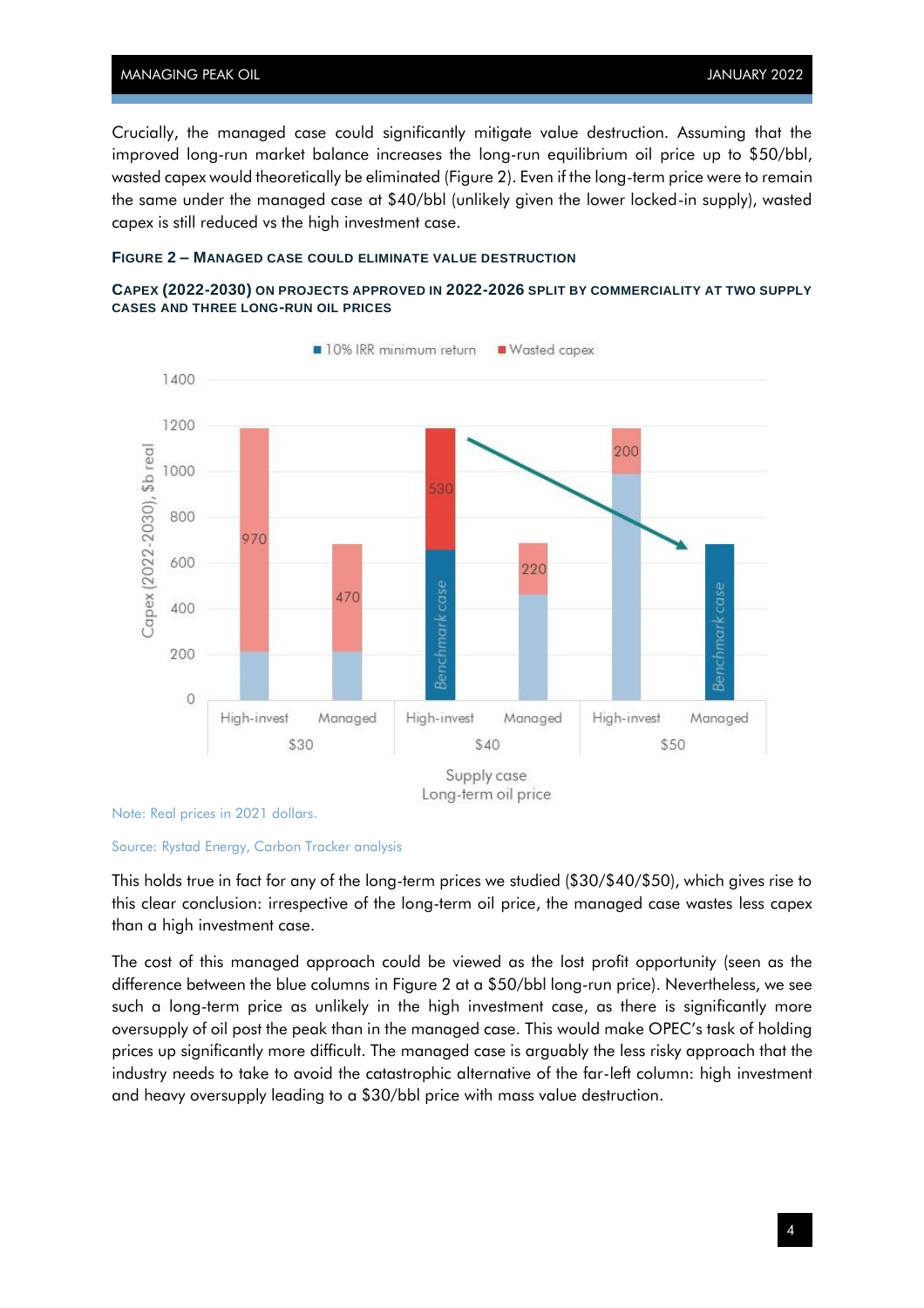## <span id="page-7-0"></span>3 Introduction

#### Surging energy prices send strong signals about oil investment

The world is currently seeing high energy prices across the board, due to several interacting factors – chief among them being a demand resurge after the rolling Covid-19 lockdowns of 2020 and early 2021. As of mid-January 2022, Brent crude was climbing steadily above the \$80/bbl mark, compared to mid-\$50s a year ago.

This has sparked debate in the markets around the need for significantly increased investment to meet demand and forestall inflationary pressure. For instance, IHS Markit says investment needs to come back to pre-Covid levels and *[stay there until 2030](https://news.ihsmarkit.com/prviewer/release_only/slug/bizwire-2021-12-7-deepening-underinvestment-in-hydrocarbons-raises-specter-of-continued-price-shocks-and-volatility)*. Goldman Sachs forecasts \$85/bbl oil for next several years, saying the *["transition to cleaner energy will take a long time"](https://www.cnbc.com/2021/10/14/goldman-sees-sustained-high-prices-for-oil-in-the-coming-year.html)*. Unsurprisingly, many oil companies agree, saying the world is *[moving off oil and gas too fast](https://www.reuters.com/markets/commodities/oil-ceos-raise-alarm-over-markets-readiness-drop-fossil-fuels-2021-12-07/)*. The IEA offers an alternative read, saying the solution is instead [vastly more clean energy investment](https://www.iea.org/reports/oil-market-report-october-2021).

It's clear that the decarbonisation debate no longer centres around whether people believe in the need for a transition away from fossil fuels – rather, they disagree about its timing and speed. This is evident not least among oil and gas companies, where most admit climate change is a real threat but only a handful (BP, Eni, Shell) concede that their oil production will need to fall this decade.

In this context, it may seem like some companies currently see a huge neon sign pointing towards sanctioning more supply. Meanwhile, the risks of a sudden downward demand shift continue to grow. The speed of the clean energy revolution continues to defy forecasts, particularly for solar energy deployment and electric vehicles sales. At COP26, we have seen how politicians too have realised the need to *promise [aggressive policy change](https://www.iea.org/commentaries/cop26-climate-pledges-could-help-limit-global-warming-to-1-8-c-but-implementing-them-will-be-the-key)*; it is likely that before long they will also realise the need to act on those promises. Combined, these two effects could lead to rapidly falling demand for oil and gas, with significant financial implications for investors in oil and gas.

#### Inevitable Policy Response sees a clear demand inflection in the mid-2020s

In 2019, the Inevitable Policy Response (IPR) project sought to quantify the impacts of this big, sudden switch on the horizon. The **IPR Forecast Policy Scenario** (FPS) expected a world where policy action starts off as gradual in the near term. Towards the mid-2020s however, it accelerates through the 2025 Paris agreement ratchet mechanism as policymakers are forced to address the increasing threats of climate change. It results in a 1.8C temperature outcome, in line with *current government* [policy pledges](https://www.iea.org/commentaries/cop26-climate-pledges-could-help-limit-global-warming-to-1-8-c-but-implementing-them-will-be-the-key).

In our report *Handbrake Turn* (2020) we tested this scenario on the oil and gas industry. We found that extrapolating the demand trajectory of the first business-as-usual period into the future led to severe value destruction as newly sanctioned projects lived out their producing lives in the second demand period, when demand and prices are both lower. The new 2021 iteration of the IPR is extremely timely in the present context, and has prompted us to renew our earlier analysis.

In a sense the FPS is a challenge to the oil industry's belief in a gradual transition that companies are able to manage without value destruction. In this note, we use the updated FPS to once again model upstream oil and gas in a world of two distinct periods – the first featuring rising demand as economies bounce back from Covid-19, the second featuring tough climate policies along with rapid take off in electric vehicle sales which quickly drives down demand for oil.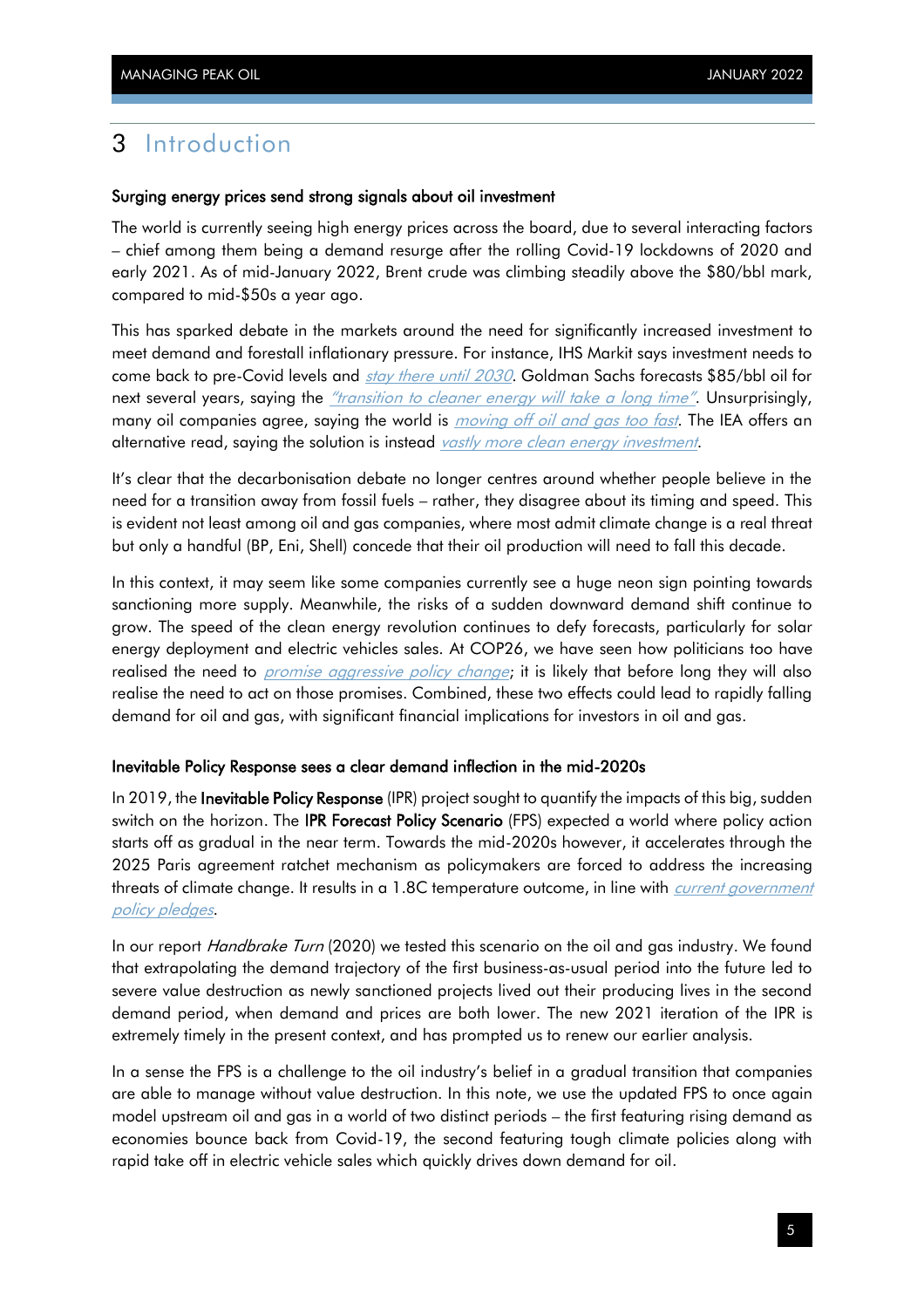#### Future demand pathway determines extent of potential value destruction

To model potential stranded asset risk<sup>1</sup>, in the past we have generally used IEA scenarios (principally,  $\,$ the Stated Policies Scenario, STEPS, and the Sustainable Development Scenario, SDS). <sup>2</sup> A common feature of these scenarios, however, is that they assume that demand will follow a smooth, broadly linear trajectory. In other words, if demand is falling at the start of the forecast period, it continues to do so over the long term [\(Figure 3\)](#page-8-0). By contrast, the FPS follows a non-linear trajectory, with oil demand rising in the next few years before falling sharply around the middle of this decade. The current trend, with fossil fuel demand bouncing back strongly towards pre-Covid levels, suggests this type of pathway could be playing out – making the FPS an important complementary stress testing tool.

#### <span id="page-8-0"></span>**FIGURE 3 – FPS SEES STRONG SHORT-TERM OIL DEMAND REBOUND, RAPID DECLINE POST MID-2020S**



**OIL DEMAND IN THE FORECAST POLICY SCENARIO AND THREE IEA SCENARIOS**

Note: STEPS and SDS as of WEO 2020. 2021 data is an IEA estimate.

#### Source: IPR, IEA, Rystad Energy, Carbon Tracker analysis

We would argue that an FPS-style demand pathway would be far harder for the oil industry to adjust to than the linear IEA scenarios. Companies would be faced with the urge to invest to meet rising short-term demand, knowing that there will be a growing risk of a sharp demand decline thereafter. The nightmare scenario for the industry is to invest heavily in projects which deliver oil around the time that demand starts to decline. That demand decline is likely to drive down oil prices just as the newly sanctioned projects start producing.

 $<sup>1</sup>$  Defined as projects which do not meet their initially promised IRR.</sup>

<sup>&</sup>lt;sup>2</sup> For more on this work, see [Adapt to Survive](https://carbontracker.org/reports/adapt-to-survive/) (September 2021).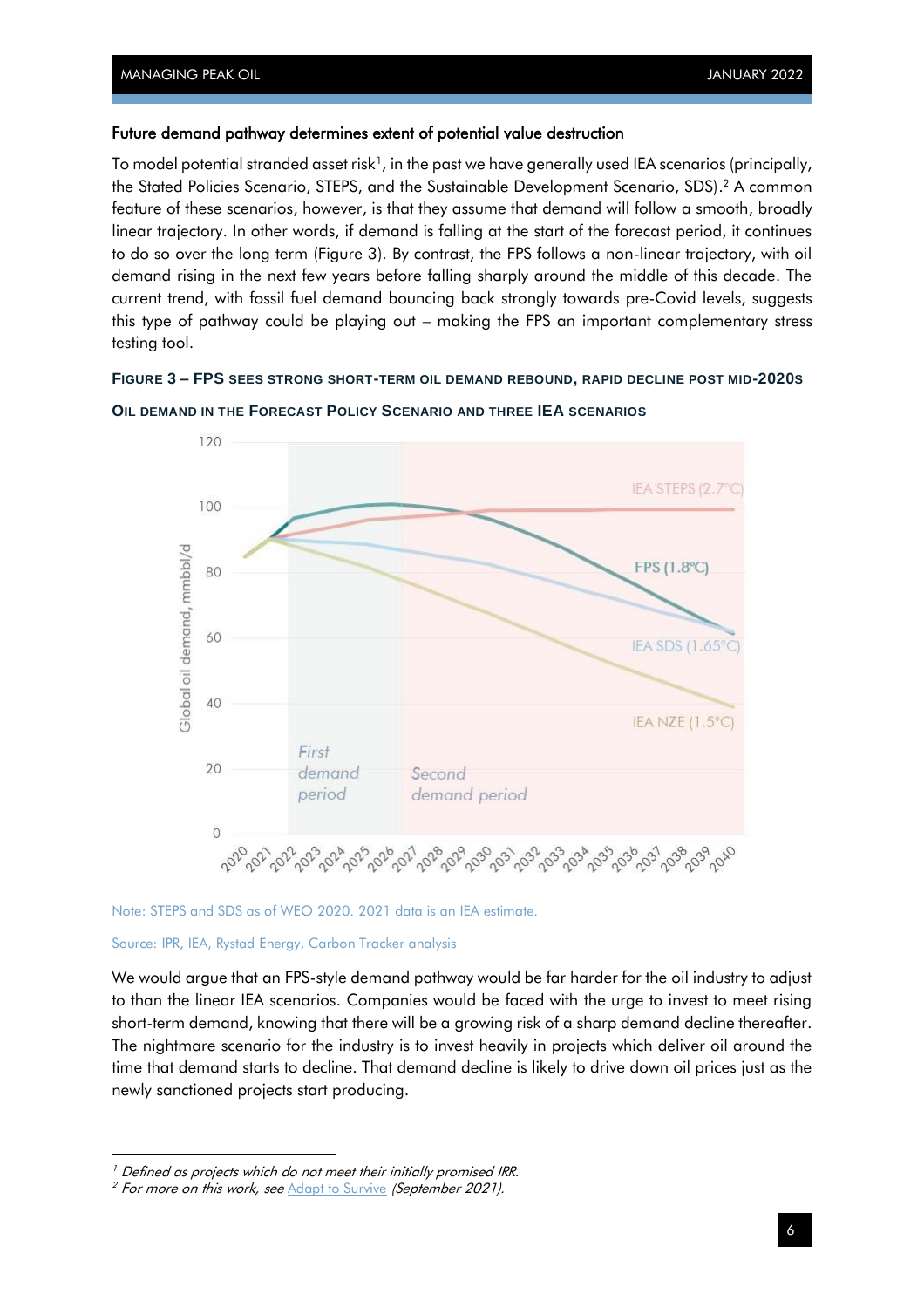The oil industry has been here before. It was caught out by price collapses in 1986, 1988, 2014 and 2020. In every case, there was material value destruction evidenced by the level of impairments.

The purpose of this note is to understand the financial risks associated with this nonlinear demand curve, and to offer insights on how a potential energy shortfall in the short term can be met in a way consistent with the longer-term need to avoid oversupplying a declining market, and how companies can avoid value destruction under such a scenario.

#### Lower-cost projects assumed to be more resilient under weaker demand

Historically, as production from individual oil and gas fields declines naturally over time, new projects are sanctioned on a regular basis to meet demand. The level of project sanctions by company will vary based on a company's view of future demand and prices and the development options it has within its portfolio. As the energy transition gathers pace, future fossil fuel demand will weaken and across the industry there are far more project options than are needed under many scenarios - particularly those that are Paris-aligned.

To identify those projects at risk of becoming stranded – or in other words, those not needed under a given scenario – we assume that the industry takes a rational approach by developing the lowestcost, and thus most competitive, projects that are available: our "least cost" methodology.

#### Key focus is on projects due for sanction in the next five years

Under FPS, the simple answer to preserving value is to avoid developing projects that appear commercial during the high demand phase but which prove sub-commercial during the falling demand (falling oil price) phase. Accordingly, our focus here is on upstream oil projects that are on course for sanction over the next five years. These will generally earn their projected cashflows over a long time – according to Rystad Energy's base case, as a group these projects won't generate positive free cash flow until the late 2020s. If companies become tempted to sanction projects based on present price signals, they risk destroying value if a sharp policy shift occurs beyond the short term.

To perform this analysis, we need to pay particular attention not just to a project's cost, but also its investment lead time. Trying to meet a short-term rise in demand with projects that have a multiyear lead times is not optimal. Instead, looking to short lead-time projects makes more sense, as they both ramp up faster and have shorter payback periods, and are thus less likely to be caught out than those with longer life-cycles. For example, a deepwater offshore field can have a development lead time of 3-5 years or more whereas smaller onshore projects may be nearer 1-2 years. Shale wells have even shorter lead times, often measured in months.

#### Sunk capital effect means sanctioned projects likely to keep producing

All of our analysis is based on field-level economics and production data from Rystad Energy UCube.<sup>3</sup> Our analysis assumes that, once approved, a project will continue producing for the remainder of its natural life, even if oil prices fall below the breakeven cost. This is because the sunk capital effect still means it's usually more economic on a point forward basis to do so than to write the asset off.

 $3$  Although the main focus of this note is on oil projects, we also include gas fields in our modelling since these often produce oil as a byproduct. Selected results for gas fields are shown in the note's appendix.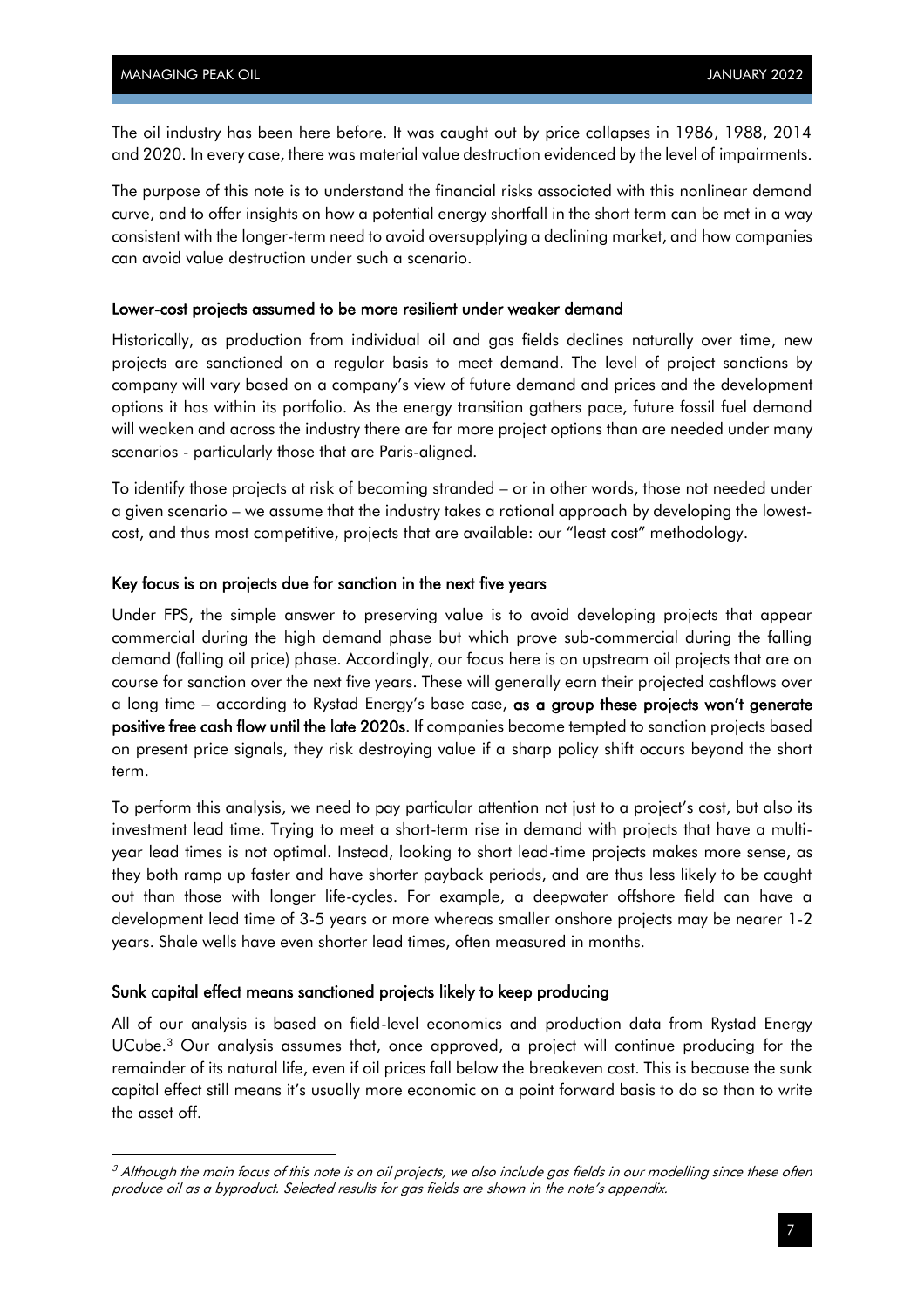Of course, if the oil price proves to be lower than expected at the time of sanction, project returns are likely to be lower too. Most companies have a hurdle rate or internal rate of return (IRR) that a project has to meet prior to sanctioning. If that fails to be met because of weak oil prices, the project risks destroying value. We regard capital expended on such projects as potentially 'wasted'; it may well have been a better option to return such capital to shareholders rather than burying it in the ground.

In this note, we use 10% – Rystad's default rate – as our benchmark hurdle rate to stay consistent with the IPR. In our previous work we've used a more conservative 15% rate, mainly to account for the high risk of project delays and cost overruns in oil and gas projects.

## <span id="page-10-0"></span>4 Supply scenarios for the FPS

Assuming the FPS plays out, then the oil and gas industry stands before a significant challenge in the next few years. Supply may need to be met with a wide array of projects before demand peaks, but with asset lives for new oil and gas assets usually long, this creates a major risk of oversupply and value destruction down the line.

As such, in this note, we approach the issue from a new perspective at Carbon Tracker; in addition to identifying the risks to investors if companies behave recklessly, we want to explore a transition pathway that can help reduce value destruction while keeping demand on a pathway consistent with the goals of the Paris Agreement.

Specifically, our ideal outcome is to find a suite of projects sanctioned in the next five years that meet the heightened demand of the first period (2022-2026) without becoming stranded assets in the second period (2027-2040) when demand is declining. We explore two scenarios:

- The high investment case: High sanctioning to meet period 1 demand and reflecting current oil prices, with little regard for project timing.
- The 'managed' case: Conservative sanctioning for long-cycle projects to reduce long-term oversupply, with more liberal sanctioning for short-cycle (shale) projects.

#### <span id="page-10-1"></span>4.1 The high investment case

The high investment scenario posits a world in which companies continue to sanction high-cost projects with long production timeframes. In effect, this case describes a situation where companies wrongly extrapolate the near-term demand trend – and thus prices – into the future.

#### Business as usual leads to greatest value destruction

Looking purely at future supply from currently-sanctioned projects (post FID), we identify an average annual oil supply gap of 10mmbbl/d in the first period and 21mmbbl/d in the second under FPS [\(Figure 4\)](#page-11-0).

Oil companies may thus see an opportunity to accelerate investment in order to fill the period 1 supply gap; to do so, they would need to sanction projects with breakeven prices up to roughly \$60/bbl over the next five years. This level is in line with European majors' current price forecasts.

In this high investment case we assume that companies sanction projects without considering whether these can ramp up production quickly – a crucial detail, given that oil demand in the FPS is only growing in the first few years. As a result, while such an investment strategy would succeed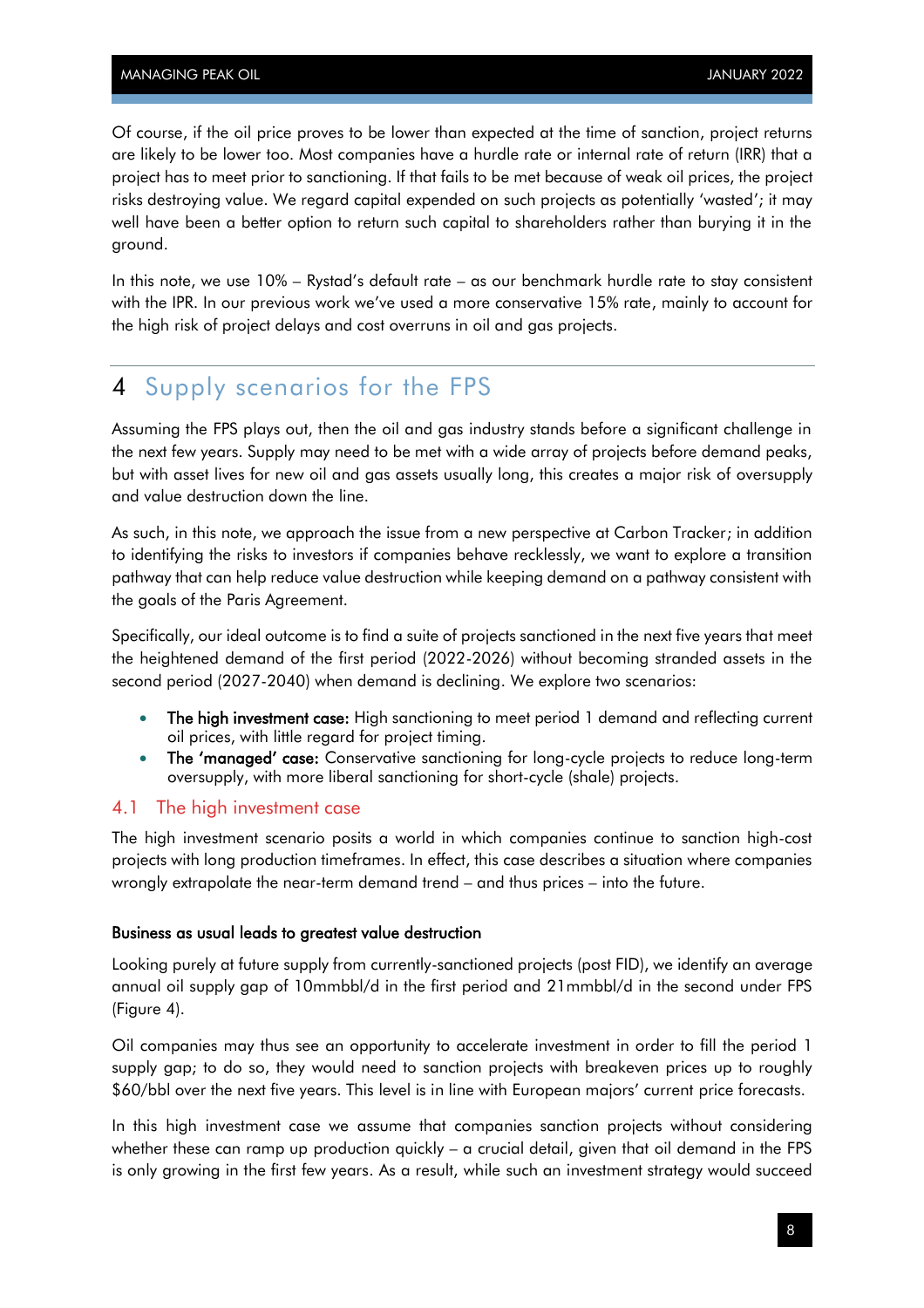in meeting period 1 demand, it creates a massive timing problem in period 2. As projects start to reach their peak output, demand is already starting to decline materially. This leads to an average supply overhang of 10mmbbl/d in period 2, as we can see in [Figure 4,](#page-11-0) which could cause prices in period 2 to plummet. Examples of this sort of price action were seen in 2020 (and several previous periods of falling demand).

#### <span id="page-11-0"></span>**FIGURE 4 – HIGH-COST PROJECTS ARE CLEARLY SURPLUS TO REQUIREMENTS IN PERIOD 2**

**OIL SUPPLY FROM POST-FID (ALREADY-SANCTIONED), 2022-2026 PROJECTS SANCTIONED IN HIGH INVESTMENT CASE, WITH FPS DEMAND**



#### Source: IPR, Rystad Energy, Carbon Tracker analysis

No new oil fields would need to be approved in the second demand period, given that long-term demand is more than adequately covered by projects sanctioned in the first half of the decade. It also goes without saying that there is no need for any new exploration, especially for conventional assets, under this scenario. Any such expenditure would very likely be wasted.

#### Increased sanctioning activity in period 1 leaves stranded asset hangover in period 2

As a result of the significant oversupply in period 2, new projects become unnecessary, and the oil price could potentially fall to near the marginal cost of supply. The point-forward breakeven price of currently-sanctioned projects<sup>4</sup> puts that figure at around \$25/bbl.

This is arguably too low to use as our benchmark price. Although large OPEC producers may be able to break even at the wellhead at \$25/bbl, their fiscal dependence on oil revenues means they would likely pull back supply to keep the equilibrium price higher. \$25/bbl would also reduce shale production, which is more flexible than conventional oil and thus not as clearly "locked in" once

<sup>4</sup> Where each asset's breakeven is weighted by its 2021 production.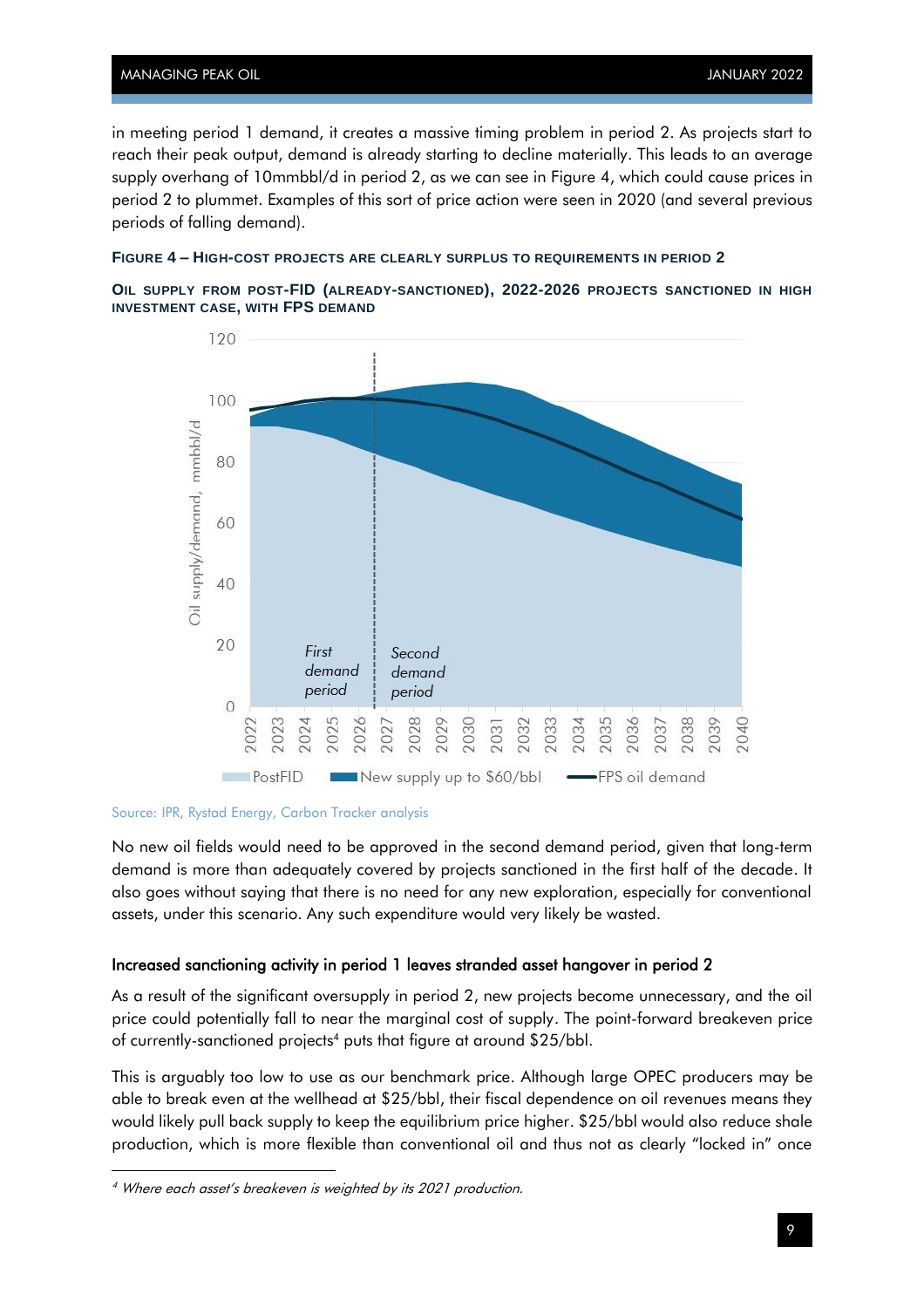sanctioned – thus cutting future supply and bringing up the equilibrium price. In light of this and OPEC's likely supply response we have chosen not to use the theoretical breakeven price of \$25/bbl.

We use \$40/bbl as our central cut-off price case for project commerciality; that price keeps over 50% of new shale fields in play, and should be a conservative benchmark.<sup>5</sup> At this price, we find that investment in oil fields with breakeven prices up to \$60/bbl that fail to meet a 10% internal rate of return (IRR) could amount to \$530bn to the end of the decade. (Recall that \$60/bbl is in line with European majors' current price forecasts)[.](#page-12-0)

[Figure 5](#page-12-0) shows this estimate of the amount of capital invested in projects that fail to meet hurdle rates during the second period at our central long term price of \$40/bbl, with sensitivity either side. 6 These calculations assume that companies do not discriminate between short- and long-cycle projects – we modify this assumption in the next supply scenario.



**PERIOD 1 (2022-2026) SANCTIONS: CAPEX (2022-2030) ON OIL FIELDS SANCTIONED IN HIGH INVESTMENT CASE AT DIFFERENT LONG-RUN OIL PRICES**

<span id="page-12-0"></span>

Note: Real prices in 2021 dollars.

Source: Rystad Energy, Carbon Tracker analysis

 $5$  \$40/bbl as a price ceiling is supported by the fact that the weighted average decline in breakeven prices for projects sanctioned in 2017, five years ago, is \$20/bbl. In other words, we can expect that the most expensive project sanctioned today (\$60/bbl) would cost around \$40/bbl in five years' time on a point forward basis.

 $6$  Our calculations assume the price applies from FID, which may be less accurate for certain shale fields that come online in the next five years when prices are assumed to be higher. However, Rystad data shows that new shale projects would still produce the majority of their reserves in period 2, so our assumption should be valid.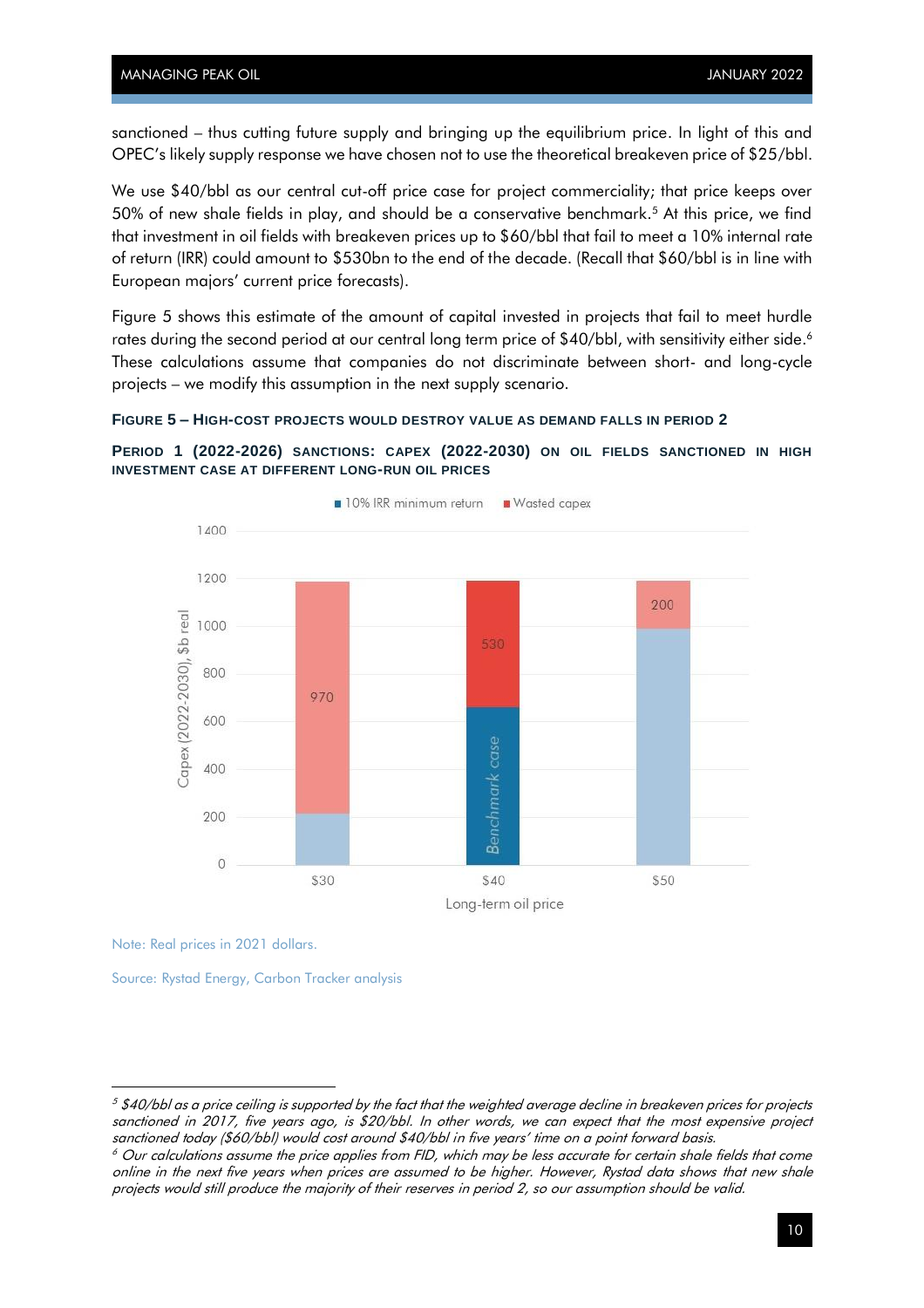We use 10% as the key hurdle rate in our analysis to stay consistent with the IPR. This is Rystad's default benchmark IRR, and *[research](https://www.oxfordenergy.org/wpcms/wp-content/uploads/2019/01/Energy-Transition-Uncertainty-and-the-Implications-of-Change-in-the-Risk-Preferences-of-Fossil-Fuel-Investors-Insight-45.pdf)* suggests it's also a common level used by oil companies in their own reporting. We do note, however, that the majors generally have a weighted average cost of capital (WACC) around 10%, so a project that breaks even at this level would have little room for error. We provide results at higher IRRs in Section [4.3](#page-21-0) for comparison.

#### Expensive long-cycle projects are the most destructive

In our view, the highest-risk projects sanctioned in the high-investment case would be those that are both relatively high cost and which deliver oil relatively late. Where these projects are held by public companies, it's important that investors who subscribe to an FPS-like demand pathway press management on these projects, as they are at significant risk of stranding if the FPS plays out.

| <b>Asset</b>                                                     | Location      | Capex<br>$(2022 - 2030)$ | Breakeven price First oil<br>(10% IRR), \$/bbl |      | Ownership                                                                                  |
|------------------------------------------------------------------|---------------|--------------------------|------------------------------------------------|------|--------------------------------------------------------------------------------------------|
| Fars<br>Lower<br>Oil<br><b>Heavy</b><br>(Phase 2)                | Kuwait        | \$7.5bn                  | High \$50s                                     | 2028 | Kuwait Petroleum<br>Corp (100%)                                                            |
| Bosi                                                             | Nigeria       | \$6.7bn                  | High \$50s                                     | 2029 | <b>ExxonMobil</b><br>(56%), Shell (44%)                                                    |
| Tupi (x-Lula)                                                    | <b>Brazil</b> | \$3.1bn                  | Low \$50s                                      | 2030 | Petrobras (67%),<br>Shell (23%), Galp<br>Others<br>$(6.5\%)$ ,<br>$(3.4\%)$                |
| Bacalhau<br>(x-<br>&<br>Carcara)<br>Bacalhau<br>Norte Phase<br>2 | <b>Brazil</b> | \$3bn                    | High \$50s                                     | 2030 | Equinor<br>$(40\%)$ ,<br><b>ExxonMobil</b><br>$(40\%)$<br>Galp<br>Sinopec<br>(14%)<br>(6%) |
| Full<br><b>Ichalkil</b><br><b>Field</b>                          | Mexico        | \$2.7bn                  | Mid-\$50s                                      | 2028 | Fieldwood Energy<br>$(50\%)$ ,<br>Petrobal<br>(50%)                                        |

Note: Capex data in real 2021 terms.

Source: Rystad Energy, Carbon Tracker analysis

#### The high investment case: conclusion

- Sanctioning oil fields at \$60/bbl in the next five years would balance the market 2022- 2026, but severely oversupply the market in 2027-2040.
- This translates into a significant risk of value destruction as projects fail to earn their initially promised return.
- At \$60/bbl sanctioning, we estimate this risk at \$530bn over the next ten years, assuming a long-run oil price of \$40/bbl.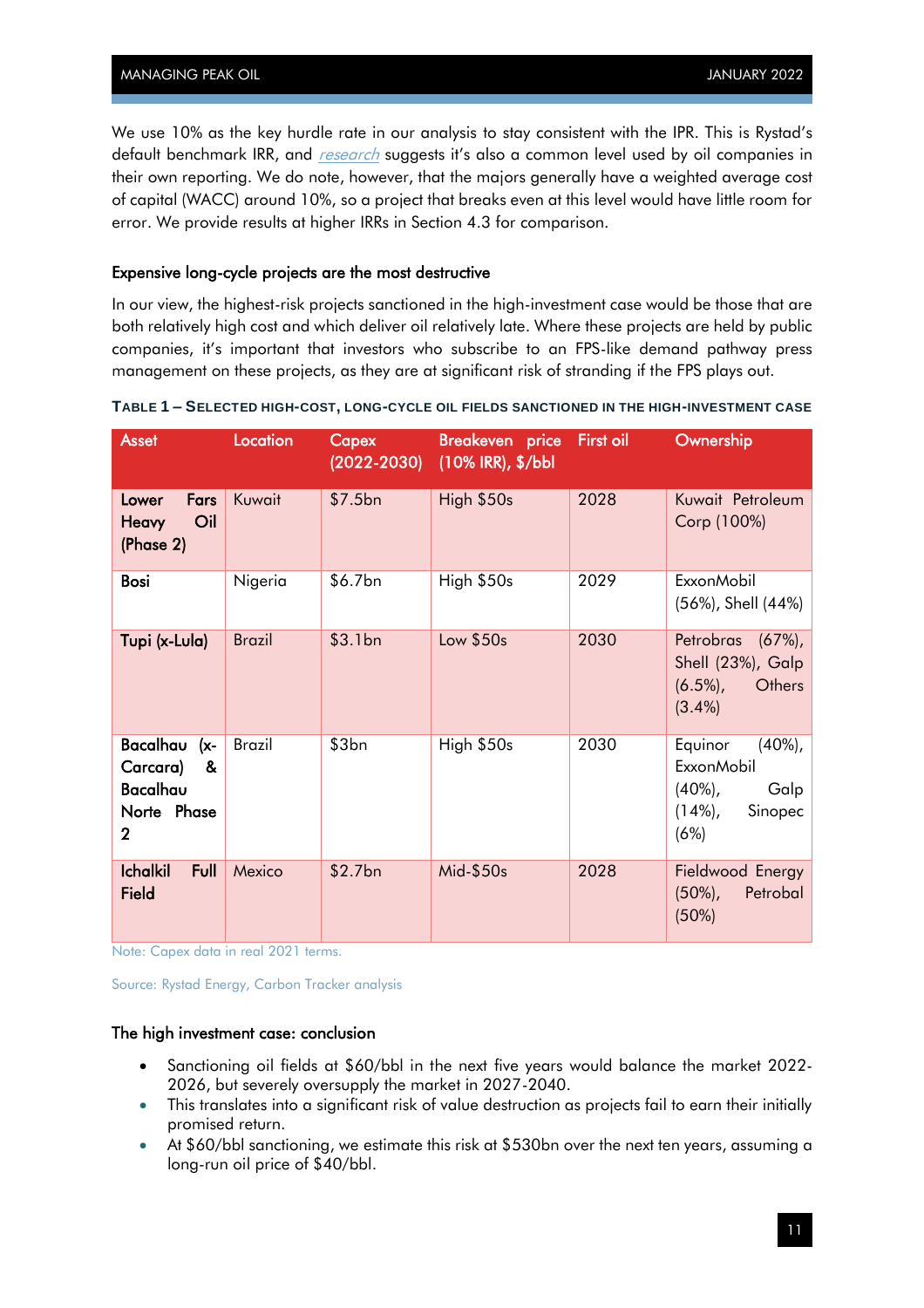#### <span id="page-14-0"></span>4.2 The 'managed' case

Over the past decade the industry has started to recognise the challenges of the energy transition, with the average breakeven price for projects sanctioned falling alongside falling Brent crude prices – illustrating clearly how companies have been favouring increasingly low-cost projects since the last commodity price boom [\(Figure 6\)](#page-14-1).

#### <span id="page-14-1"></span>**FIGURE 6 – INDUSTRY APPEARS TO HAVE BECOME PROGRESSIVELY MORE CAUTIOUS**

#### **WEIGHTED AVERAGE BREAKEVEN PRICE AT APPROVAL FOR OIL FIELDS, AND BRENT CRUDE PRICE (2021 REAL TERMS)**



Note: Breakevens weighted by asset lifecycle capex according to Rystad Energy base case. All data in real 2021 terms.

#### Source: Rystad Energy, Carbon Tracker analysis

While this might imply the high investment case outlined in the previous section is an increasingly remote possibility, the extended period of higher prices seen through 2021 may encourage a return to more expansionist mindset, despite the value destruction that may result. It's therefore not a foregone conclusion that companies are committed to a more conservative pathway.

In our second supply scenario, the 'managed' case, we describe a case with continued, and deepened, conservative bias in the industry and explore the possibility of a supply pathway that is more tailored to the non-linear pathway outlined in the FPS. Here, industry players foresee demand peaking in the next few years and respond by changing which projects they sanction from now on.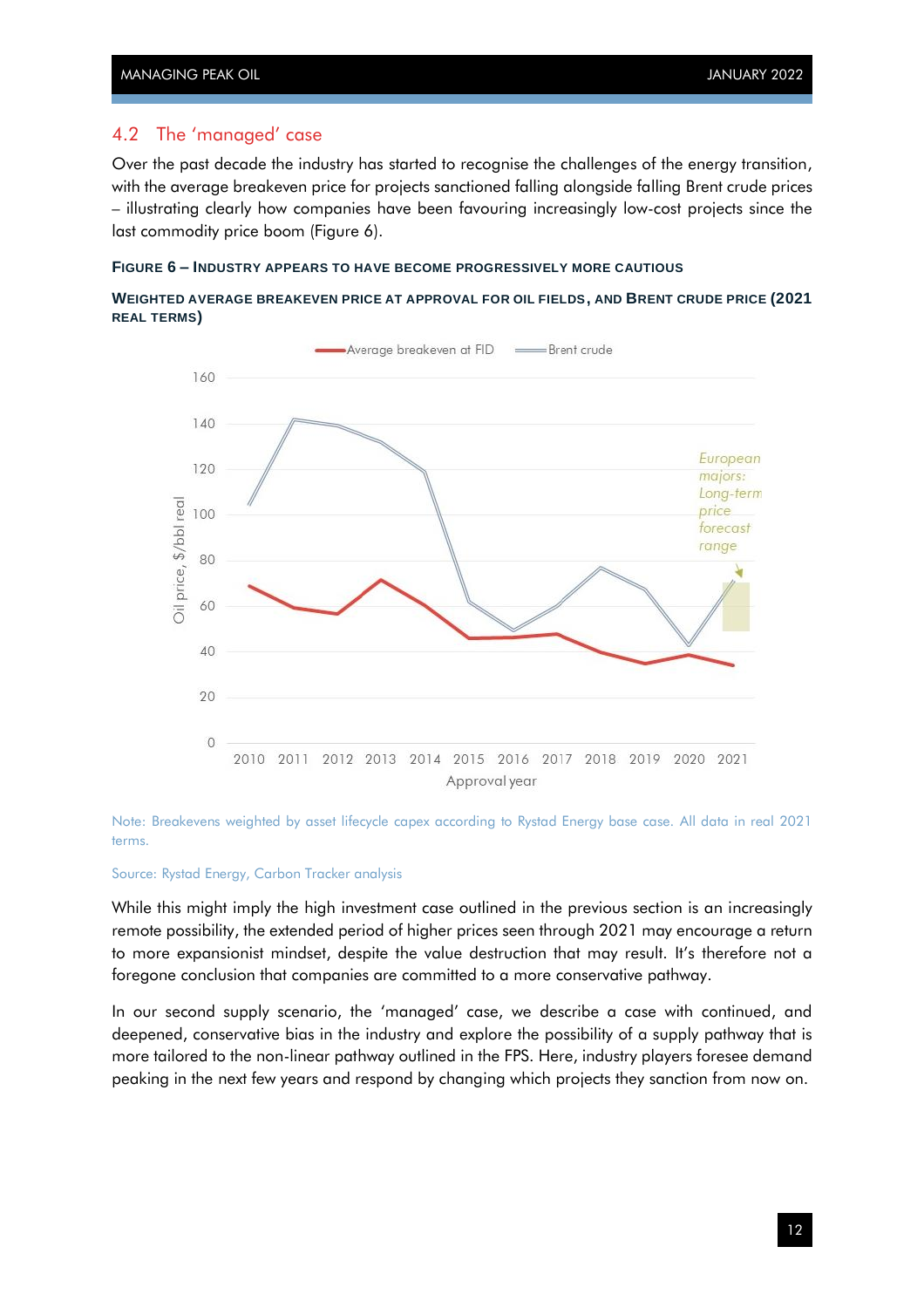#### Managed case restrains long-cycle projects

The managed case favours projects that can deliver new production quickly (short-cycle projects). The goal is to find a supply mix that better satisfies the elevated demand in period 1 with as little supply overhang as possible in period 2.

- We continue to assume that already-sanctioned projects are locked in, focusing on the marginal remaining demand in each subperiod of the FPS.
- For additional projects sanctioned over the next five years, we assume that all (long and short cycle) go ahead if their breakeven oil price is up to \$30/bbl at a 10% IRR.
- This is justified by the fact that long cycle projects are far less flexible than short cycle projects, and thus need to build in a bigger margin of safety.
- These projects alone cannot fully satisfy demand in period 1, leaving a substantial gap of over 7mmbbl/d on average.
- To clear this gap, we assume that only short-cycle projects  $-$  defined here simply as shale/tight oil wells – go ahead based on a \$50 oil price. Note that this is still quite a conservative price compared to current price levels.

Using this combination of projects we reduce the period 1 supply gap to 2mmbbl/d, still a material amount. However, we now only oversupply the market by an average of less than 1mmbbl/d in period 2.

#### **FIGURE 7 – FOCUS ON SHORT-CYCLE REDUCES PERIOD 2 OVERSUPPLY BUT LEAVES PERIOD 1 GAP**

**OIL SUPPLY FROM ALREADY-SANCTIONED (POST-FID) PROJECTS AND NEW PROJECTS SANCTIONED IN PERIOD 1 (2022-2026) IN THE HIGH INVESTMENT (LEFT CHART) AND MANAGED (RIGHT CHART) CASES, WITH FPS OIL DEMAND**





#### Source: IPR, Rystad Energy, Carbon Tracker analysis

Crucially, our period 2 production mix is now more heavily tilted towards short-cycle projects - on average, 79% shale and 21% conventional, compared to 64/36% in the high investment (\$60/bbl) case. This means that there's more flexibility to reduce or increase production to meet shorter-term imbalances.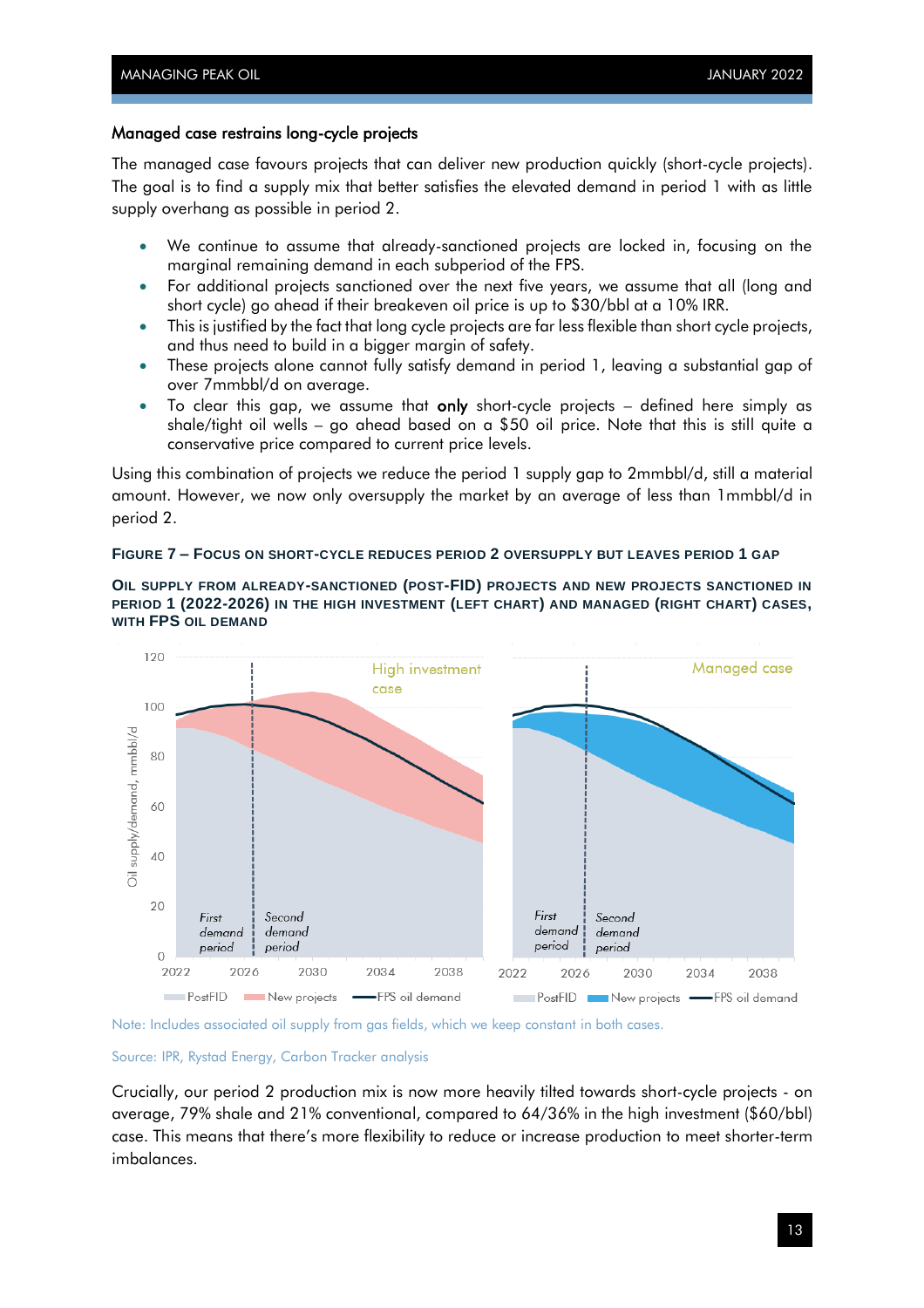#### Managing the short-term will require OPEC to step up to the plate

To be sure, our period 1 supply gap of 2mmbbl/d is still an issue to be reckoned with, and points in the direction of OPEC and its large spare capacity. The group has built up significant excess production capacity since the outbreak of Covid-19, which to date has only been partially unwound. Estimates vary, but official bodies place it in the range of 5-6 mmbbl/d – see [Figure 8.](#page-16-0)

#### <span id="page-16-0"></span>**FIGURE 8 – ESTIMATES OF TRUE OPEC SPARE CAPACITY VARY**

#### **OPEC SPARE CAPACITY ACCORDING TO EIA AND IEA**



Note: IEA "effective spare capacity" excludes Iran.

#### Source: EIA, Carbon Tracker analysis

We assume that any additional output is subject to the same low decline rates (at least for the next few years) as current onshore Middle Eastern production. As such, remaining spare capacity should be able to cover the period 1 supply gap without exhausting the group's ability to respond to shortterm supply variations.

We also think it's in OPEC's interest to play this role, as hanging back to let prices surge would inevitably draw in more shale production. Granted, OPEC has proven it can drive out new shale by flooding the market if it so chooses, but only at the cost of a painful round of low prices like in 2015- 2016, which this time may well become permanent. With sovereign debt at multi-year highs, few 'petrostates' are in a position to endure such low revenues again. (For more on this topic, see our report **Beyond Petrostates**, February 2021).

Moreover, letting prices race higher would accelerate demand destruction; this isn't a new threat but it is a fast-growing one, with electric vehicles far more accessible now than during previous periods of high pricing. Although the core OPEC members have a low cost of production, bringing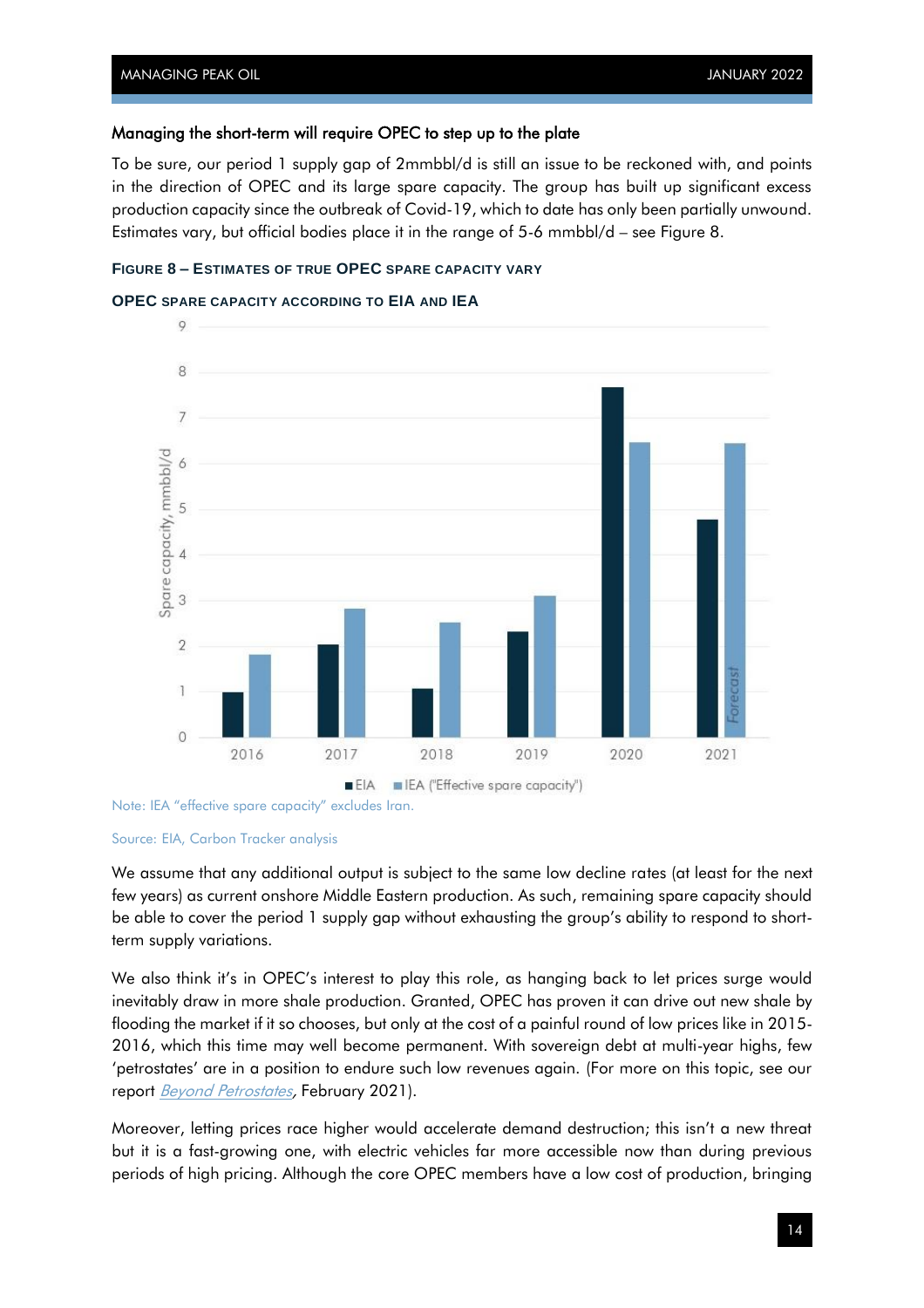forward peak demand would still drive down pricing, in turn wreaking havoc on oil-related fiscal revenue.

#### Other supply sources could ease the burden on OPEC

We also note that OPEC's spare capacity wouldn't necessarily need to shoulder the entire burden of the period 1 supply gap. Non-OPEC+ producers may invest more to reduce decline rates from existing assets if the demand environment is sufficiently supportive. The average annual decline rate for producing non-OPEC+ fields in 2022-2026 is 8%; reducing this rate by just one percentage point would unlock 0.3mmbbl/d of additional oil production, covering 15% of the period 1 supply gap.

Shale producers may also accelerate production from already sanctioned fields if prices rise higher – an effect not captured in our data, which is kept static at Rystad base case price assumptions (averging in the high \$50s/bbl in period 1). Rystad estimate that moving from a flat \$60 to a flat \$70 oil price in period 1 would unlock an average 1mmbbl/d of shale oil, purely from additional drilling in sanctioned fields. That said, luring in this production would require that OPEC+ keep prices consistently high – which, as discussed earlier, we don't see as being in their long-term interests. In sum, we would discount this effect somewhat, but could see it easing OPEC's burden to some extent.

#### Managed case mitigates value destruction irrespective of price

The managed case significantly reduces the capex spent on projects that fail to earn a 10% IRR. Given that the managed case results in a largely balanced market in period 2, we assume that the equilibrium oil price is also higher than in the high investment case – we therefore take a reference case of \$50/bbl for simplicity. At this price, wasted capex is eliminated, as shown in [Figure 9](#page-18-0) (alongside downside sensitivity).

Some shale projects would also earn cashflows in period 1 when prices are presumably even higher, but this is ultimately a marginal effect: according to Rystad's base case, 87% of our new supply in the managed case happens in period 2.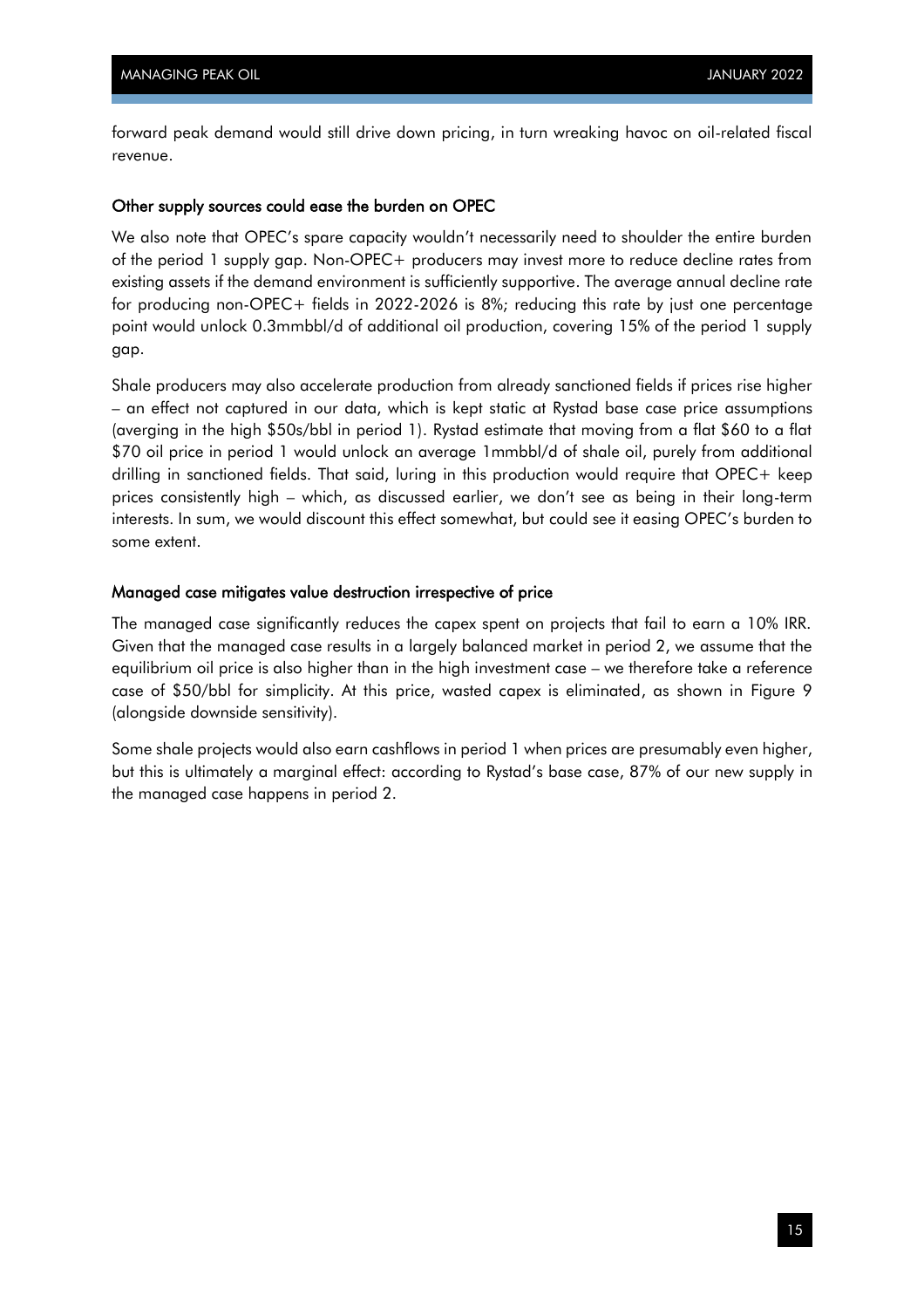#### <span id="page-18-0"></span>**FIGURE 9 – MANAGED CASE WOULD REDUCE VALUE DESTRUCTION VS HIGH INVESTMENT CASE**

**CAPEX (2022-2030) ON PROJECTS APPROVED IN 2022-2026 WHICH FAIL TO EARN 10% IRR AT DIFFERENT LONG-TERM OIL PRICES**



Note: Real prices in 2021 dollars.

#### Source: Rystad Energy, Carbon Tracker analysis

In this analysis we have selected central long-term oil prices that we are believe are most appropriate for each case (\$40/bbl for high-investment and \$50/bbl for managed); under these we find that the high investment case wastes \$530bn vs the managed case [\(Figure 10\)](#page-19-0). We stress, however, that the managed case results in reduced wasted capital compared to the high investment case even if the same oil price is used for both case, and this holds true across a range of long-term prices, as shown in [Figure 10.](#page-19-0)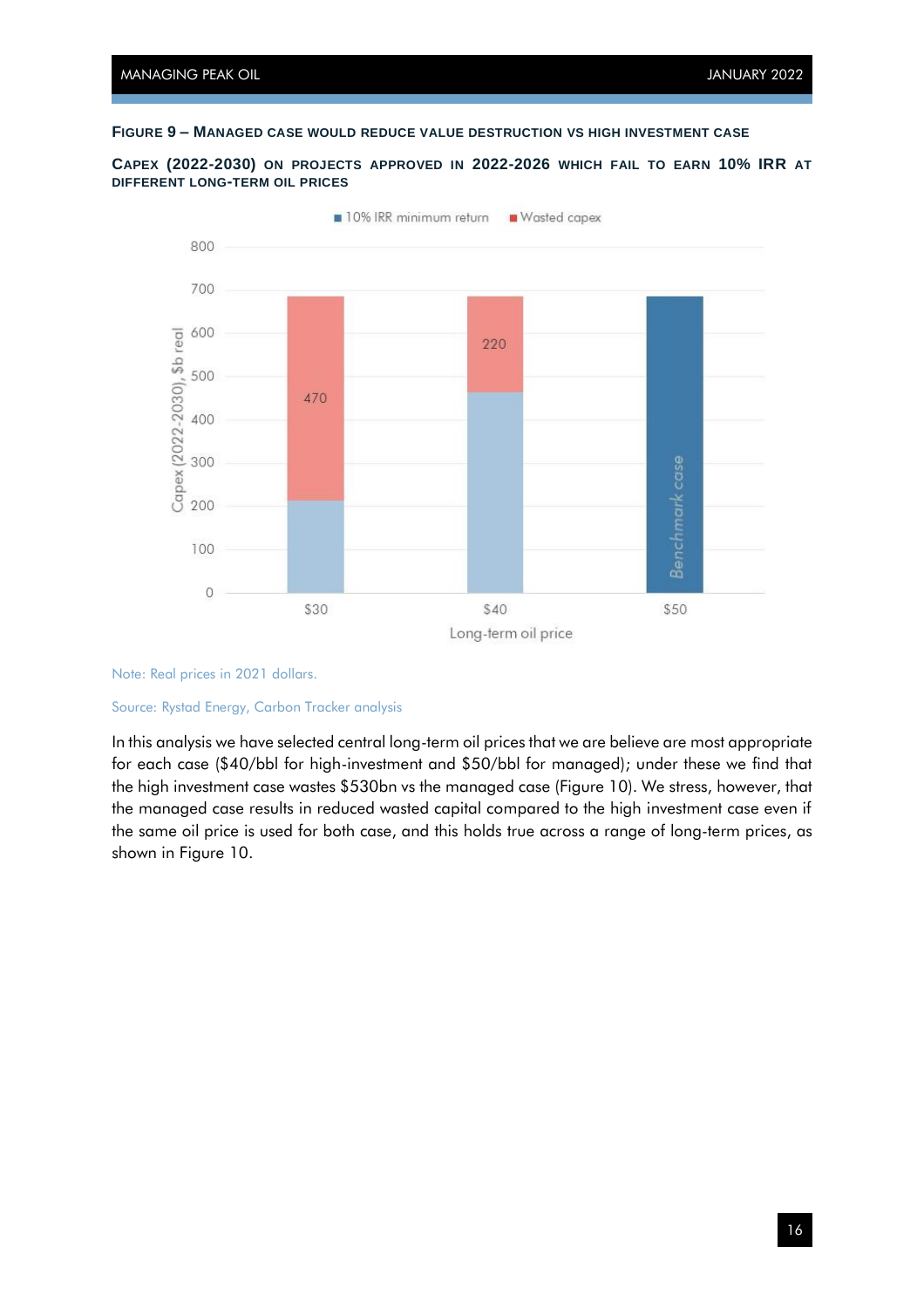#### <span id="page-19-0"></span>**FIGURE 10 - MANAGED CASE GENERATES LEAST WASTED CAPEX REGARDLESS OF OIL PRICE**





#### Note: Real prices in 2021 dollars.

#### Source: Rystad Energy, Carbon Tracker analysis

It may seem at first glance like this comes at the cost of 'wasted opportunity', represented by the difference between the blue columns in the \$50/bbl section of [Figure 10.](#page-19-0) We see this as a red herring; with markets so heavily oversupplied in the high investment case, a \$50/bbl price is far less likely, so this 'wasted opportunity' is probably a mirage. This is precisely the point of the managed case – the industry plays it safe and captures more certain returns.

#### Not all shale producers can compete for marginal barrels in managed case

It's important to note that a company's relative cost positioning is still important in the managed case, even for shale companies. While many of them may be able to produce profitably at \$50/bbl, if the long-run price were to fall even just to \$40/bbl, many newly approved fields would no longer make the hurdle rate. [Figure 11](#page-20-0) shows the 10 largest shale companies and their share of capex on projects sanctioned in the managed case, split by commerciality under our benchmark \$50 price and a lower \$40 price. The main focus here is relative positioning rather than specific percentages. Bigger bars mean higher-cost production and less resilience in a lower-price outcome.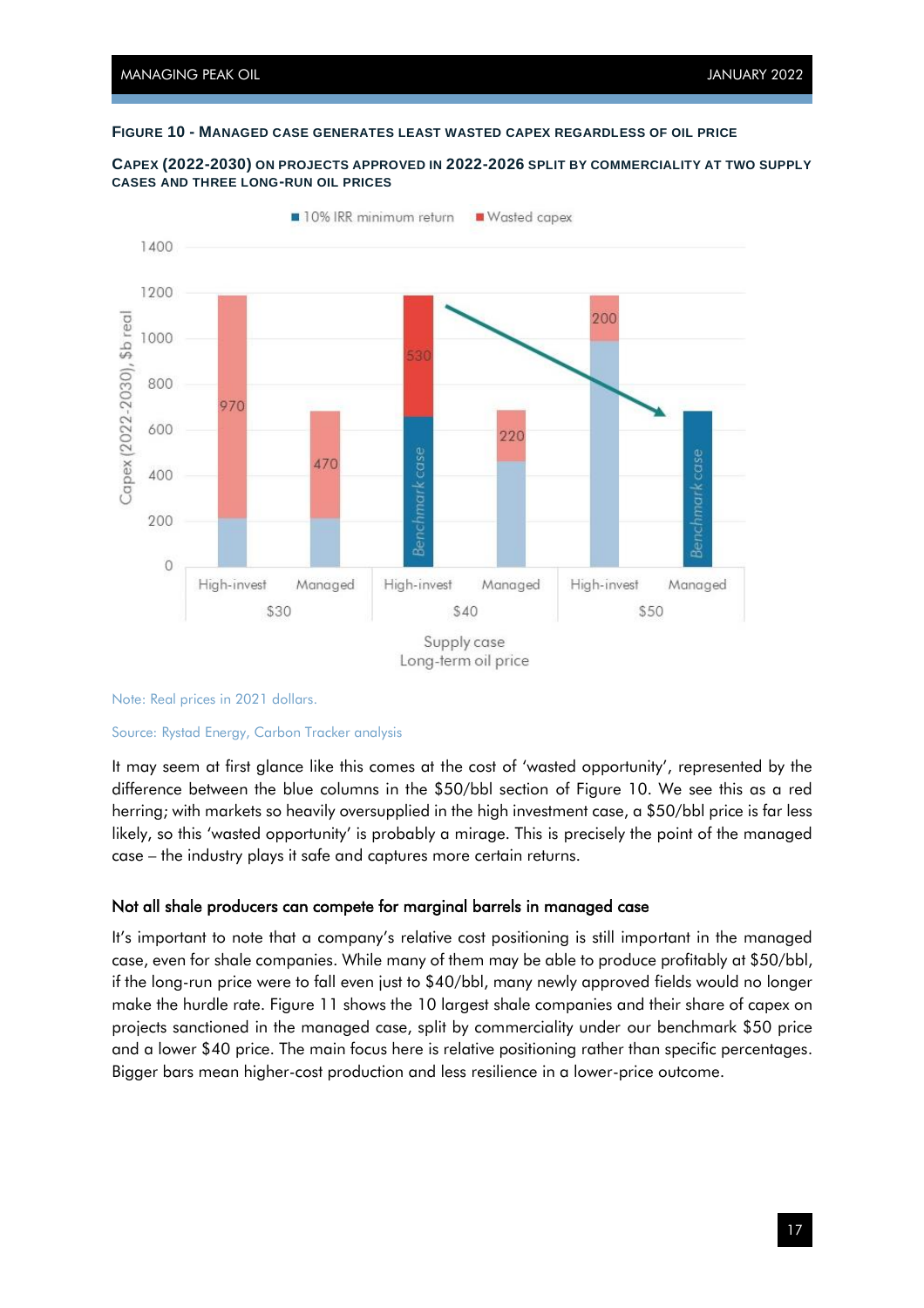#### <span id="page-20-0"></span>**FIGURE 11 – RESILIENCE TO LOWER PRICE OUTCOMES STILL IMPORTANT IN MANAGED CASE**

#### **TOP 10 SHALE COMPANIES<sup>7</sup> - CAPEX ON SHALE OIL FIELDS IN THE MANAGED CASE – SHARE ON PROJECTS EARNING MIN. 10% RETURN AT \$40 AND \$50 LONG-RUN PRICE**



Note: Top 10 largest companies in terms of capex on projects sanctioned in the next five years under the high investment case.

#### Source: Rystad Energy, Carbon Tracker analysis

We recognise that capital may not be truly sunk for shale fields in the same way that it is for conventional assets, since they tend to be more granular and short-lived. As such, some portion of a shale company's 'wasted' capex may never be put in the ground. But that doesn't change the fact that some shale production will be less competitive – meaning that some companies' reserves won't be produced. That reduces their long-term cashflow potential and by extension should negatively impact terminal equity values. Those companies may also struggle more to meet asset retirement obligations, an important and underplayed challenge for the shale industry (for more on this topic, see [our extensive research on AROs](https://carbontracker.org/reports/race-to-the-top/)).

#### The managed case: Conclusions

- Reducing the amount of long-cycle supply that is sanctioned in the next five years largely eliminates oversupply in 2027-2040. It leaves a supply gap in 2022-2026, but this is likely manageable through OPEC spare capacity and other levers.
- At a long-run oil price of \$50/bbl, value destruction is eliminated in the managed case. It is likely that the price would be higher than in the high investment case, given the significantly reduced oversupply in period 2.

 $<sup>7</sup>$  Top 10 companies in terms of projected capex on shale oil fields sanctioned in the next five years under the high</sup> investment case. This is mainly to filter out shale gas companies and shale oil companies with little expected capex on unsanctioned assets.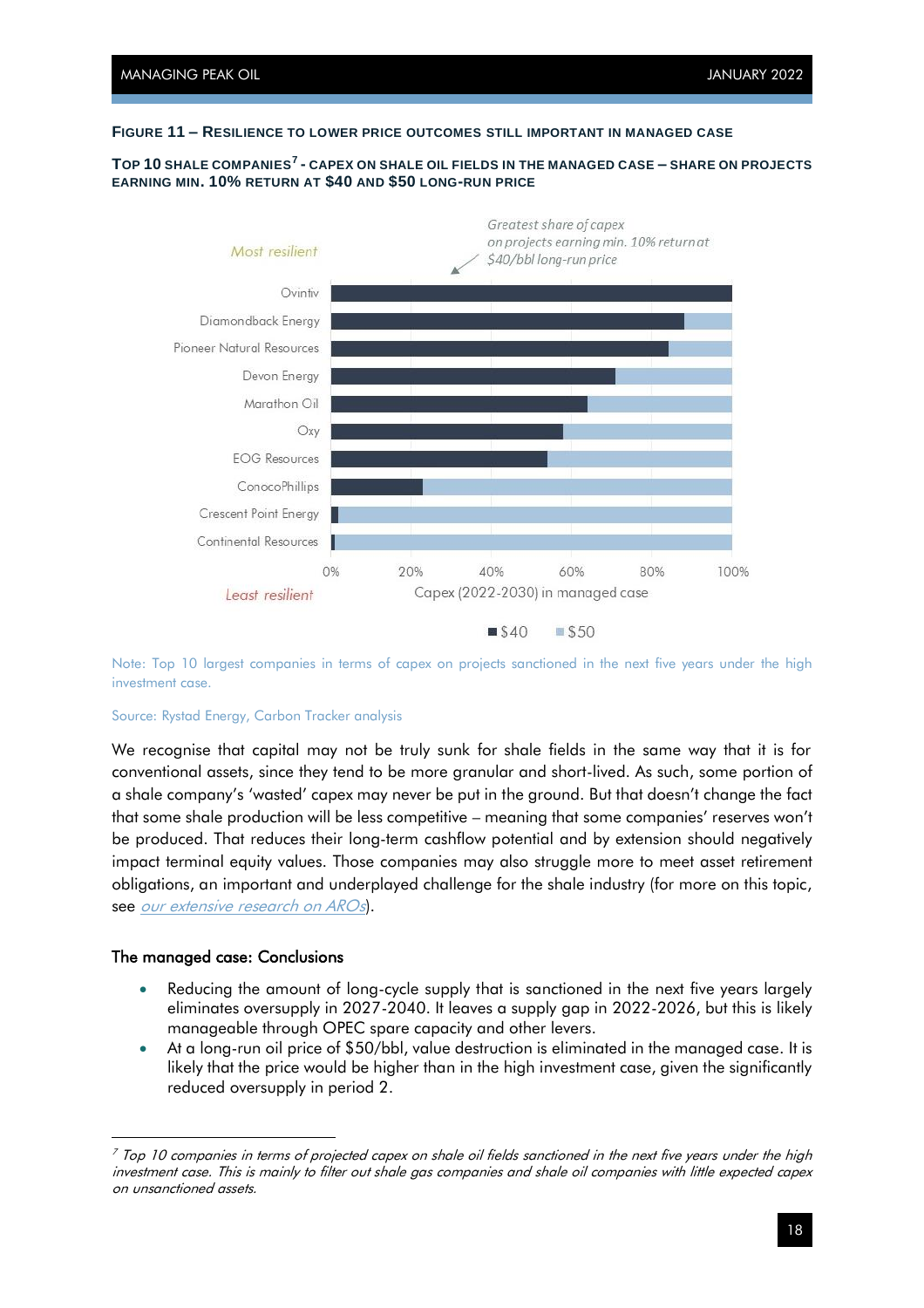• Although the managed case hands market share to shale producers, they still need to exercise capital discipline, especially in period 2. Shale projects with a breakeven above \$50/bbl Brent would, on average, struggle to earn a sufficient return.

#### <span id="page-21-0"></span>4.3 Sensitivities

We recognise that our results are sensitive to both the long-run oil price and project hurdle rate. Our key benchmarks in this report are a long-run oil price of \$40/bbl in the high investment case and \$50/bbl in the managed case, in addition to a 10% hurdle rate, but these could be inappropriate for several reasons.

We discussed the sensitivity to long-term price assumptions in the previous section [\(Figure 10\)](#page-19-0). Irrespective of long-term price, less capital is wasted under the managed case vs the high investment case – but it's worth again considering the role of OPEC in this context.

Our managed case assumes that OPEC will deploy its spare capacity to support the market in the short term, before scaling back in the long-term while letting shale capture market share. But the petrostates, seeing a future of lower revenues and declining market share, may well react differently by seeking to monetise reserves as quickly as possible, content to control the market at a much lower price than they have in the past. [Saudi Arabia still needs about](https://data.imf.org/regular.aspx?key=60214246) \$80/bbl to balance its state budget, but this could conceivably be brought down through fiscal reform and increased production. The UAE and Kuwait already have fiscal breakevens in the \$60s/bbl, and there's nothing like a crisis to push through political barriers to reform. Again, however, investing along the managed case, rather than the high investment case, reduces company exposure to OPEC actions, and the potential for wasted capital as a result.

In terms of the the hurdle rate, Rystad uses 10% as a proxy for the industry standard, and we have used 10% IRRs in this report at the request of the IPR. In past research we've tended to use 15% to build in leeway for cost overruns and project delays, both of which are relatively common in the oil and gas industry, and reflecting rising WACCs for oil and gas projects. Indeed, a resilient project may need more of a financial buffer – especially if fossil fuel companies' [declining access to capital](https://www.bloomberg.com/news/articles/2021-11-09/cost-of-capital-widens-for-fossil-fuel-producers-green-insight) causes the WACC to rise over time. According to a 2019 *[investor survey](https://www.oxfordenergy.org/wpcms/wp-content/uploads/2019/01/Energy-Transition-Uncertainty-and-the-Implications-of-Change-in-the-Risk-Preferences-of-Fossil-Fuel-Investors-Insight-45.pdf)* conducted by researchers at the Oxford Institute for Energy Studies, investors are already asking for 15% or more for new oil projects.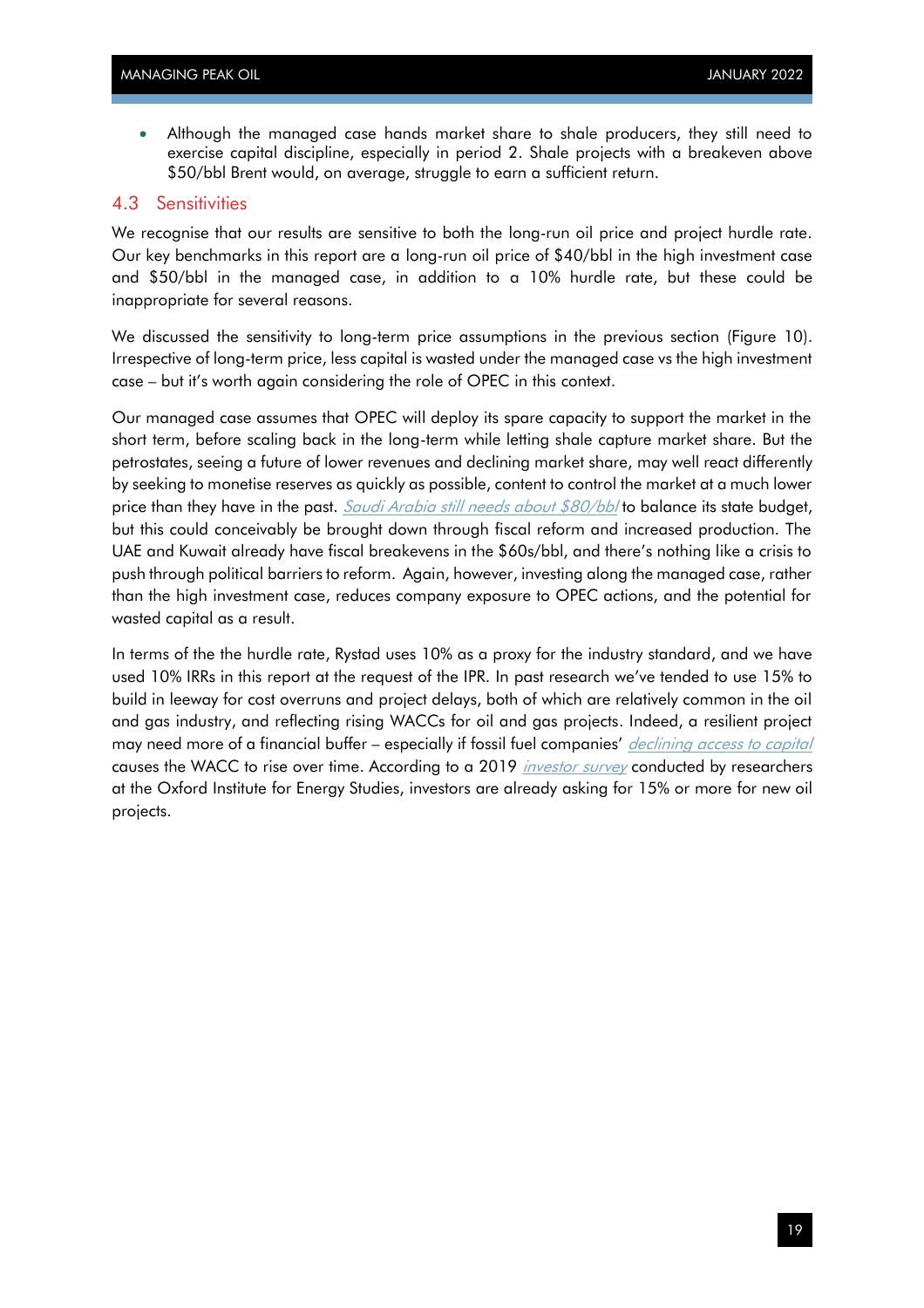[Table 2](#page-22-0) explores these possibilities in a matrix form for our managed case. We see that wasted capex is lower if projects are sanctioned at a 15% IRR. The logic here is simple. If companies (and investors) require a higher return of 15%, then fewer projects will be viable at a given sanctioning price (\$30 for long-cycle, \$50 for short-cycle in this case), reducing total investment and thus potentially stranded capex.

<span id="page-22-0"></span>**TABLE 2 – MANAGED CASE: CAPEX (2022-2030) ON OIL FIELDS SANCTIONED IN PERIOD 1 (2022-2026) WHICH FAIL TO MEET A GIVEN HURDLE RATE**

|                      | Capex that fails to meet hurdle rate (IRR) |                      |  |
|----------------------|--------------------------------------------|----------------------|--|
| Long-run oil price   | $IRR = 10%$                                | $IRR = 15%$          |  |
| \$50/bbl             | \$0 <sub>bn</sub>                          | \$0 <sub>bn</sub>    |  |
| \$40/bbl             | \$220bn                                    | \$200 <sub>bn</sub>  |  |
| \$30/bbl             | \$470 <sub>bn</sub>                        | \$380 <sub>bn</sub>  |  |
| 2022-2026 supply gap | 2.1 mmbbl/d                                | $3.4 \text{ mmbb}/d$ |  |

Note: Real prices in 2021 dollars.

Source: Rystad Energy, Carbon Tracker analysis

Note, however, that this also reduces the amount of sanctioned supply, significantly exacerbating the supply gap in period 1. So while requiring 15% may avoid more value destruction at our given sanctioning price, it also exacerbates the fundamental demand problem posed by the FPS. This would put greater pressure on OPEC to deploy spare capacity to forestall price spikes.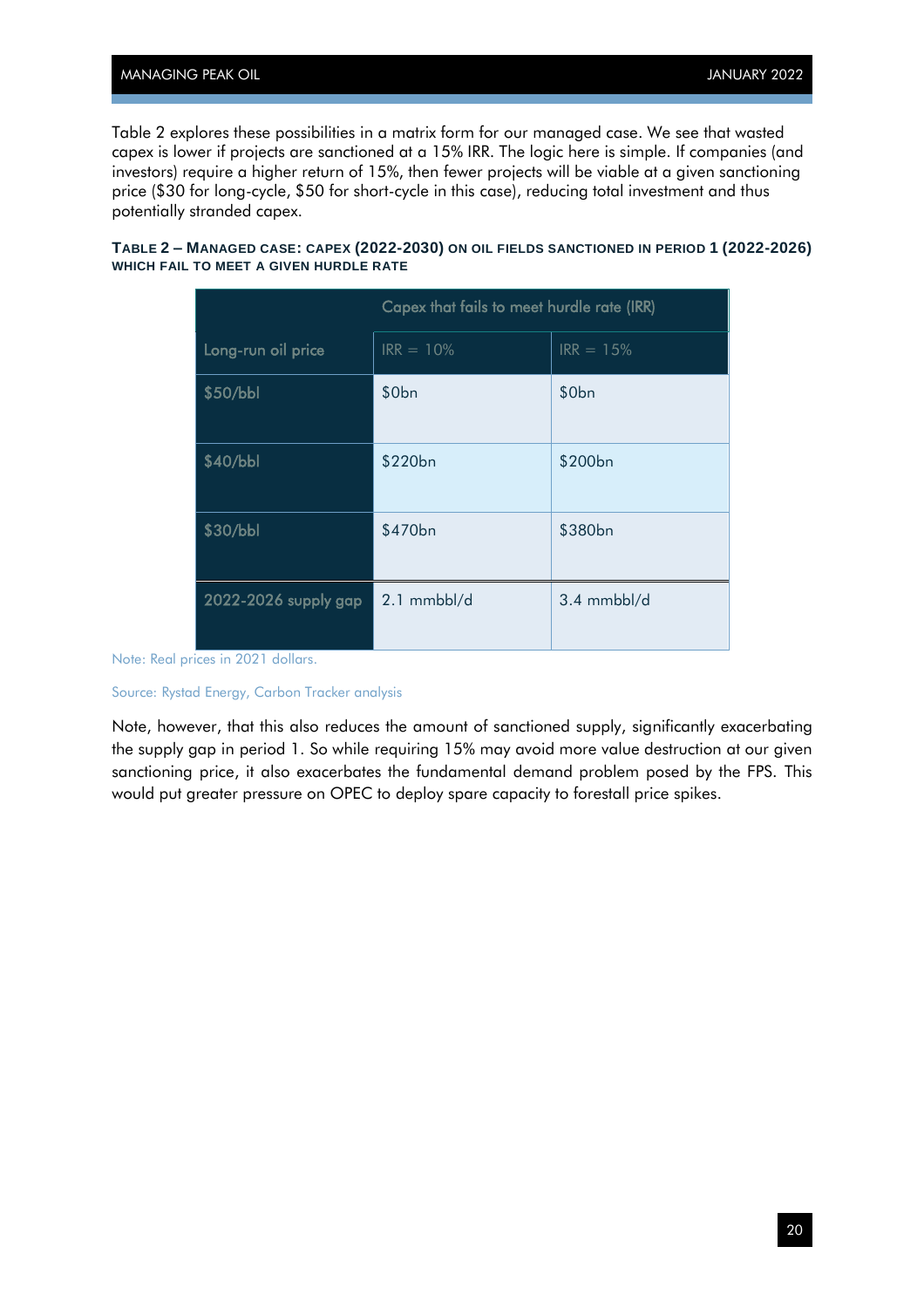### <span id="page-23-0"></span>5 Appendix: Gas fields

While this note is primarily focused on oil market dynamics, in order to accurately model future oil supply we also need to include assumptions about gas fields since these produce associated oil. Under Rystad's base case projections, oil from gas fields accounts for 15% of global supply to 2040 – a non-neglible amount.

Our approach to gas leans on the methodology used in our previous work on upstream capex analysis, most recently *Adapt to Survive* (September 2021). Methodologically, the fundamental difference against oil fields is that gas (LNG aside) does not move on globally connected markets, being limited by pipeline infrastructure. Each market will have its own price fundamentals. As such, we model piped gas on four distinct markets: Europe, North America, Russia and Australia – other geographies are not explicitly modelled. LNG is modelled globally, using LNG trade demand numbers in IEA scenarios.

As a simplifying assumption, our model allows all gas fields due for sanction in the next five years to go ahead if they are cost competitive under a demand pathway consistent with the IEA STEPS. Looking at global gas demand, the STEPS is characterised by a steadily upward demand trajectory over the next two decades, as shown in [Figure 12.](#page-24-0)

The STEPS is meant to represent a business-as-usual pathway, similar to the 'high investment' case presented in Section [4.1.](#page-10-1) We think this assumption is reasonable, given the current unprecedented tightness in gas markets and generally bullish gas demand assumptions among even transitionminded oil companies.

While it may have been desirable to also create a 'managed case' for gas that seeks to eliminate oversupply in each market, we think the complexities of that exercise are best explored in a separate study.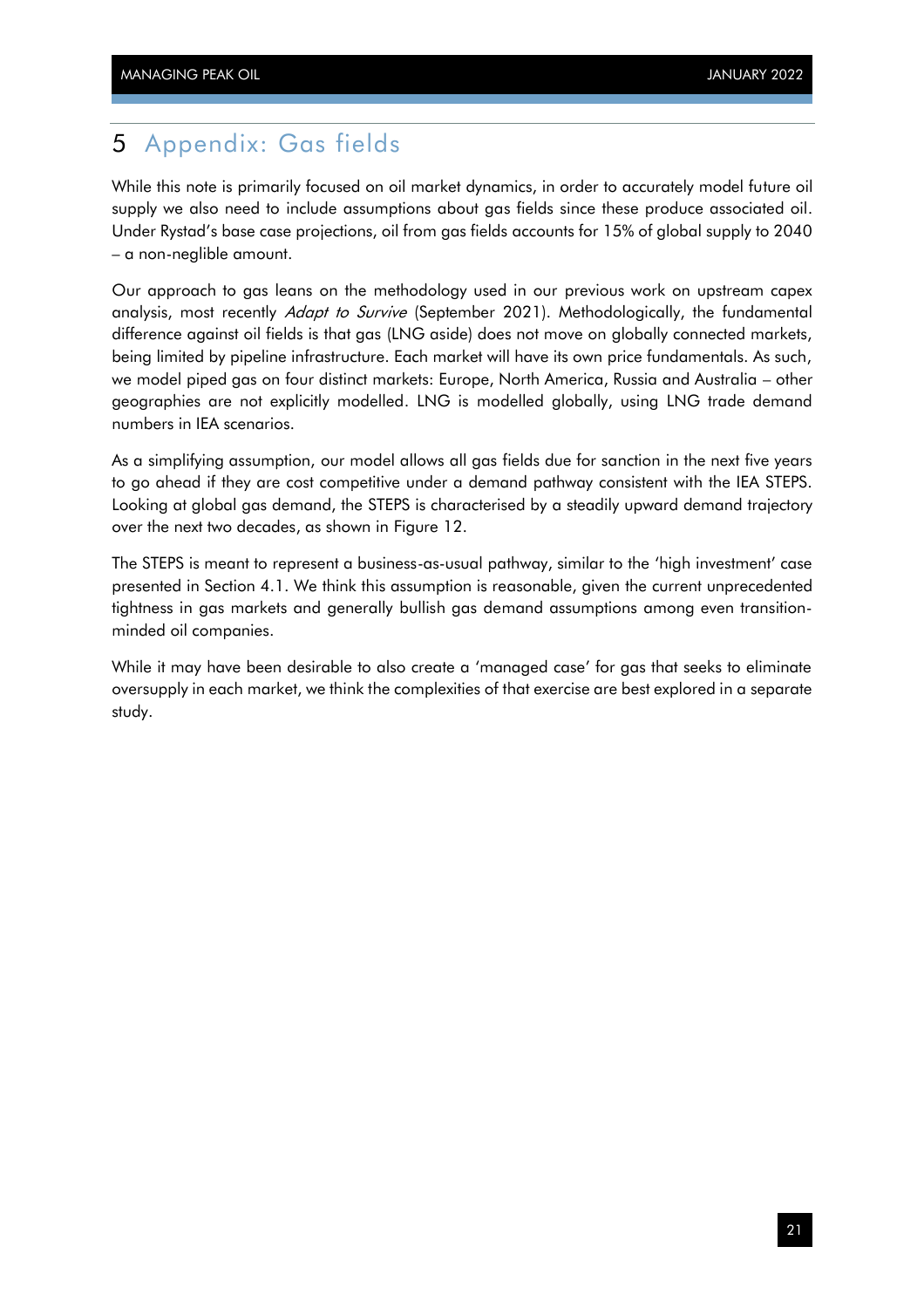<span id="page-24-0"></span>



**GLOBAL GAS DEMAND IN THE FORECAST POLICY SCENARIO AND THREE IEA SCENARIOS**

Note: STEPS and SDS as of WEO 2020. 2021 data is an IEA estimate.

Source: IPR, IEA, Rystad Energy, Carbon Tracker analysis

Note that our two demand periods – 2022-2026 and 2027-2040 – are based on the shape of the global oil demand curve, seen in [Figure 3.](#page-8-0) This is perhaps less appropriate for gas where demand trajectories differ for each market, and is something that would need to be improved on in future modelling efforts.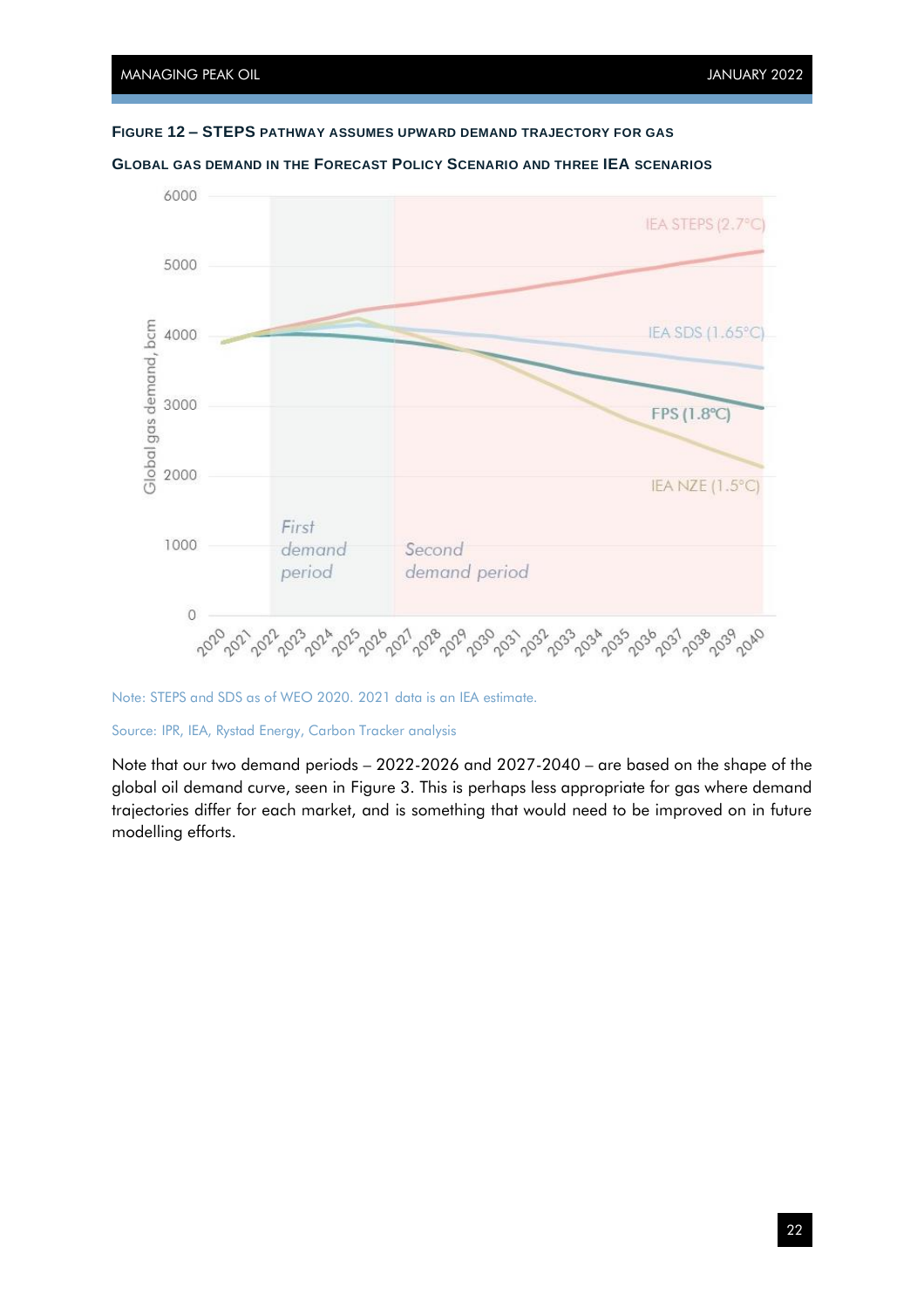#### Headline results show high investment pathway would oversupply several gas markets

[Figure 13](#page-25-0) shows some high-level results for gas fields for our different markets. This is meant to sketch out a future where companies invest heavily in the next few years while the FPS pathway – which features significantly less gas demand - plays out.

For both LNG and the European market, already sanctioned gas fields bring on enough long-term supply to meet expected demand in period 2. Only Russia sees a supply gap even when projects sanctioned in period 1 are accounted for, meaning companies would need to draw on higher-cost projects to meet expected demand. In Australia, demand is largely met, leaving little need for new projects beyond 2026. <sup>8</sup> That these two markets stand out clearly reflects their demand trajectories in the FPS: both see gas demand declining by about 20-25% in 2022-2040, compared to nearly 50% in Europe and North America.

#### <span id="page-25-0"></span>**FIGURE 13 – MOST GAS MARKETS OVERSUPPLIED IN PERIOD 2 IF COMPANIES CONTINUE WITH BAU**





Note: Includes associated gas from oil fields, which we assume here are sanctioned at \$60/bbl.

Source: Rystad Energy, Carbon Tracker analysis

<sup>&</sup>lt;sup>8</sup> The apparent lack of postFID supply in Australia reflects the offsetting impact of LNG exports.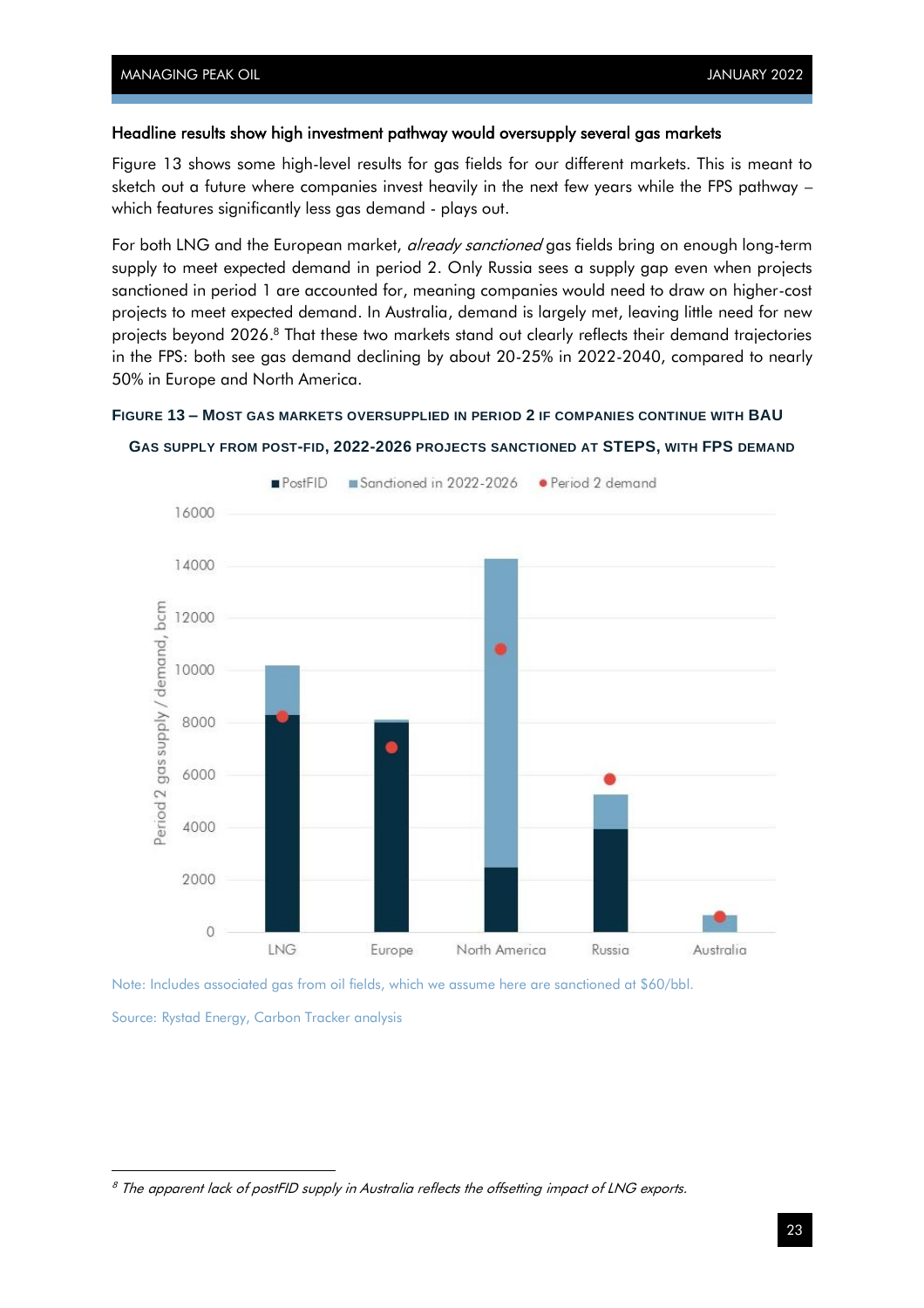# Disclaimer

Carbon Tracker is a non-profit company set up to produce new thinking on climate risk. The organisation is funded by a range of European and American foundations. Carbon Tracker is not an investment adviser, and makes no representation regarding the advisability of investing in any particular company or investment fund or other vehicle. A decision to invest in any such investment fund or other entity should not be made in reliance on any of the statements set forth in this publication. While the organisations have obtained information believed to be reliable, they shall not be liable for any claims or losses of any nature in connection with information contained in this document, including but not limited to, lost profits or punitive or consequential damages. The information used to compile this report has been collected from a number of sources in the public domain and from Carbon Tracker licensors. Some of its content may be proprietary and belong to Carbon Tracker or its licensors. The information contained in this research report does not constitute an offer to sell securities or the solicitation of an offer to buy, or recommendation for investment in, any securities within any jurisdiction. The information is not intended as financial advice. This research report provides general information only. The information and opinions constitute a judgment as at the date indicated and are subject to change without notice. The information may therefore not be accurate or current. The information and opinions contained in this report have been compiled or arrived at from sources believed to be reliable and in good faith, but no representation or warranty, express or implied, is made by Carbon Tracker as to their accuracy, completeness or correctness and Carbon Tracker does also not warrant that the information is up-to-date.